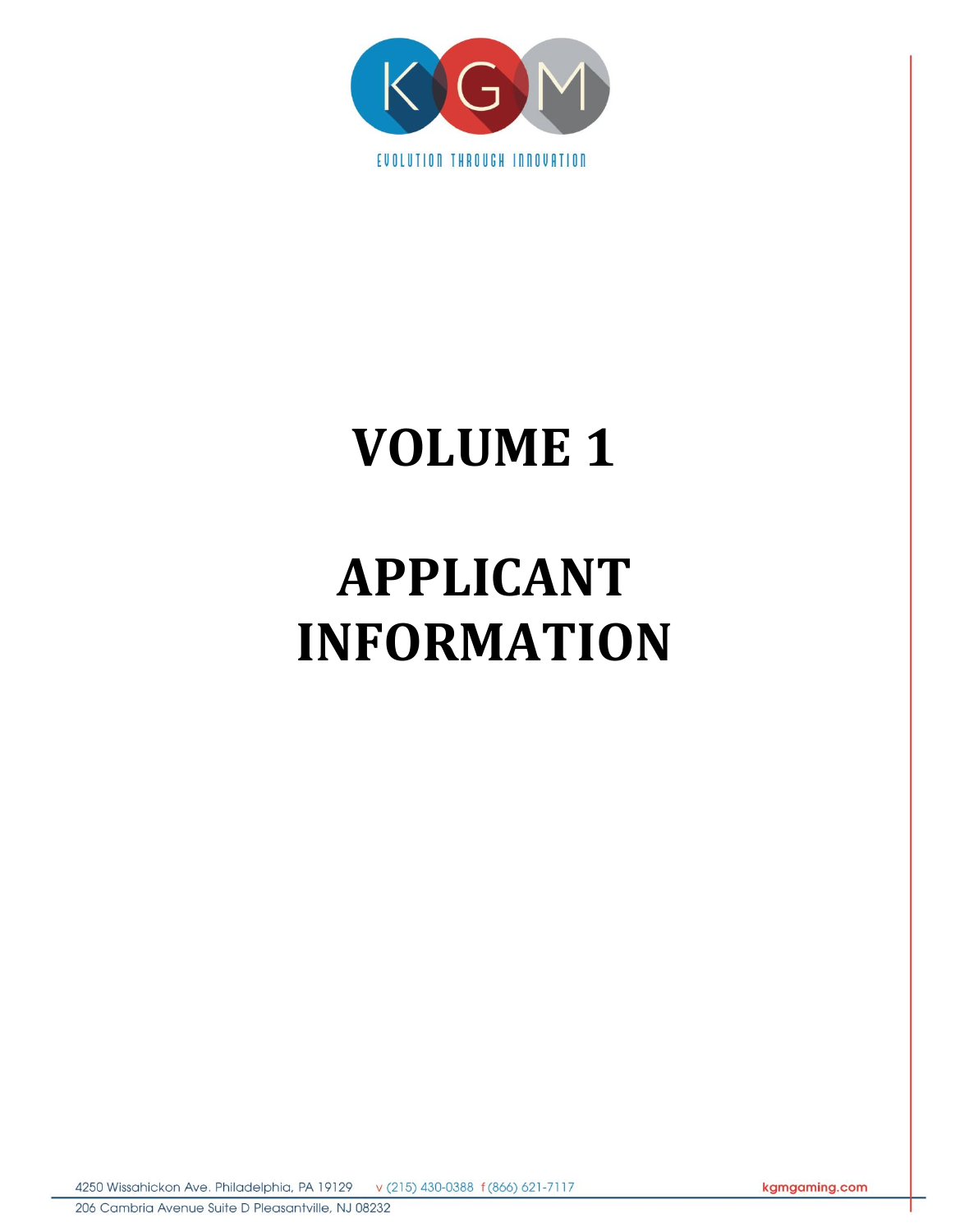### **VOLUME 1**

Volume 1 – Applicant Information.

- a. Bidder Background Information. The Bidder must provide the following information:
	- (1) Name and address of business entity making the Proposal;

KGM Gaming, LLC

- (2) Type of business entity (e.g., corporation, partnership, etc.); Limited Liability Company
- (3) Place of incorporation, if applicable;

## Pennsylvania

(4) Name and location of major offices, plants, and other facilities that relate to the Bidder's performance under the terms of this RFP;

Headquarters are located at 4250 Wissahickon Avenue, Philadelphia, PA, 19129 Satellite office located at 204 Cambria Avenue, Suite C, Pleasantville, NJ, 08232

(5) Name, address, and function of any and all subcontractors, associated companies, or consultants to be involved in any phase of this project;

Aristocrat Gaming, 10220 Aristocrat Way, Las Vegas, NV 89135 – Field Service

Image Power Inc., 95 West Street, Annapolis, MD 21401 – Field Service

American Gaming and Electronics , 223 Pratt St., Hammonton, NJ 08037 – Field **Service** 

Integrated Staffing , 463 Maple Avenue, Saratoga Springs, NY 12866 – Staffing

Above and Beyond Talent Acquisition Inc.  $-$  48 Wall Street, 5<sup>th</sup> Floor, New York, NY 10005 – Staffing

CS1 Transportation,  $955<sup>th</sup>$  Street, Chandler Blvd., Chandler, AZ 85225 – **Transportation** 

The Barbour Group, LLC, 909 Baltimore Blvd, Suite 144, Westminster, MD 21157 – Bond Requirements

(6) Name, address, telephone number, and e-mail address of Bidder's representative to contact regarding all contractual matters concerning this Proposal;

Representative Name: Jason Cohen, Executive Vice President Address: 4250 Wissahickon Avenue, Philadelphia, PA, 19129 Phone: (267) 238-4914 Email: [jcohen@kgmgaming.com](mailto:jcohen@kgmgaming.com)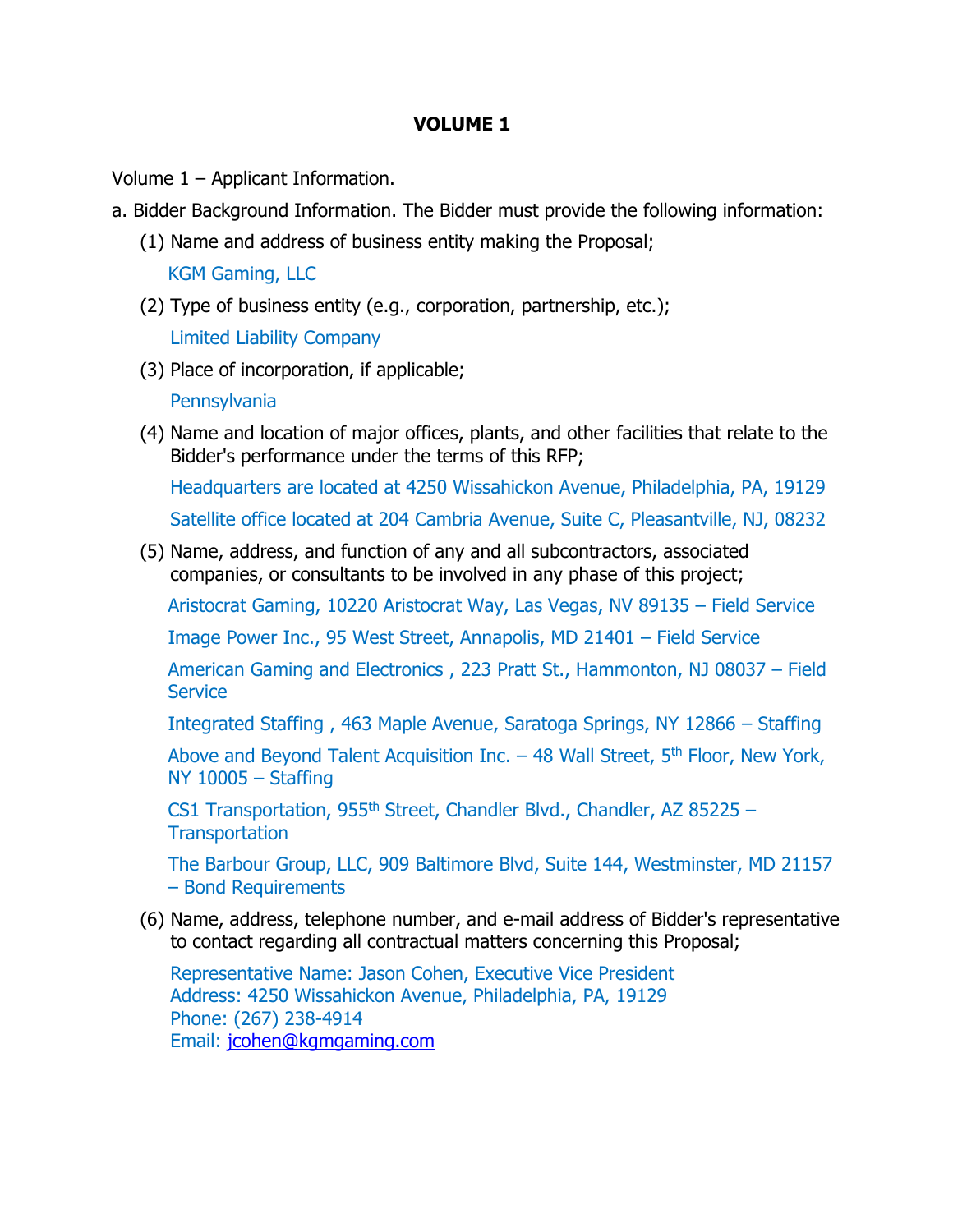(7) Name, address, telephone number and e-mail address of Bidder's representative authorized to bind the organization to the terms and conditions of its Proposal;

Representative Name: Jason Peters, President Address: 4250 Wissahickon Avenue, Philadelphia, PA, 19129 Phone: (267) 238-4913 Email: [jpeters@kgmgaming.com](mailto:jpeters@kgmgaming.com)

(8) Name, address, telephone number, and e-mail address of Bidder's representative to contact regarding arrangements for site visits or demonstrations, if required;

Representative Name: Jason Cohen, Executive Vice President Address: 4250 Wissahickon Avenue, Philadelphia, PA, 19129 Phone: (267) 238-4914 Email: [jcohen@kgmgaming.com](mailto:jcohen@kgmgaming.com)

(9) Bidder's Federal Employer Identification Number;

FEIN: 20-4211564

(10) Bidder's organizational chart by staff title;

See below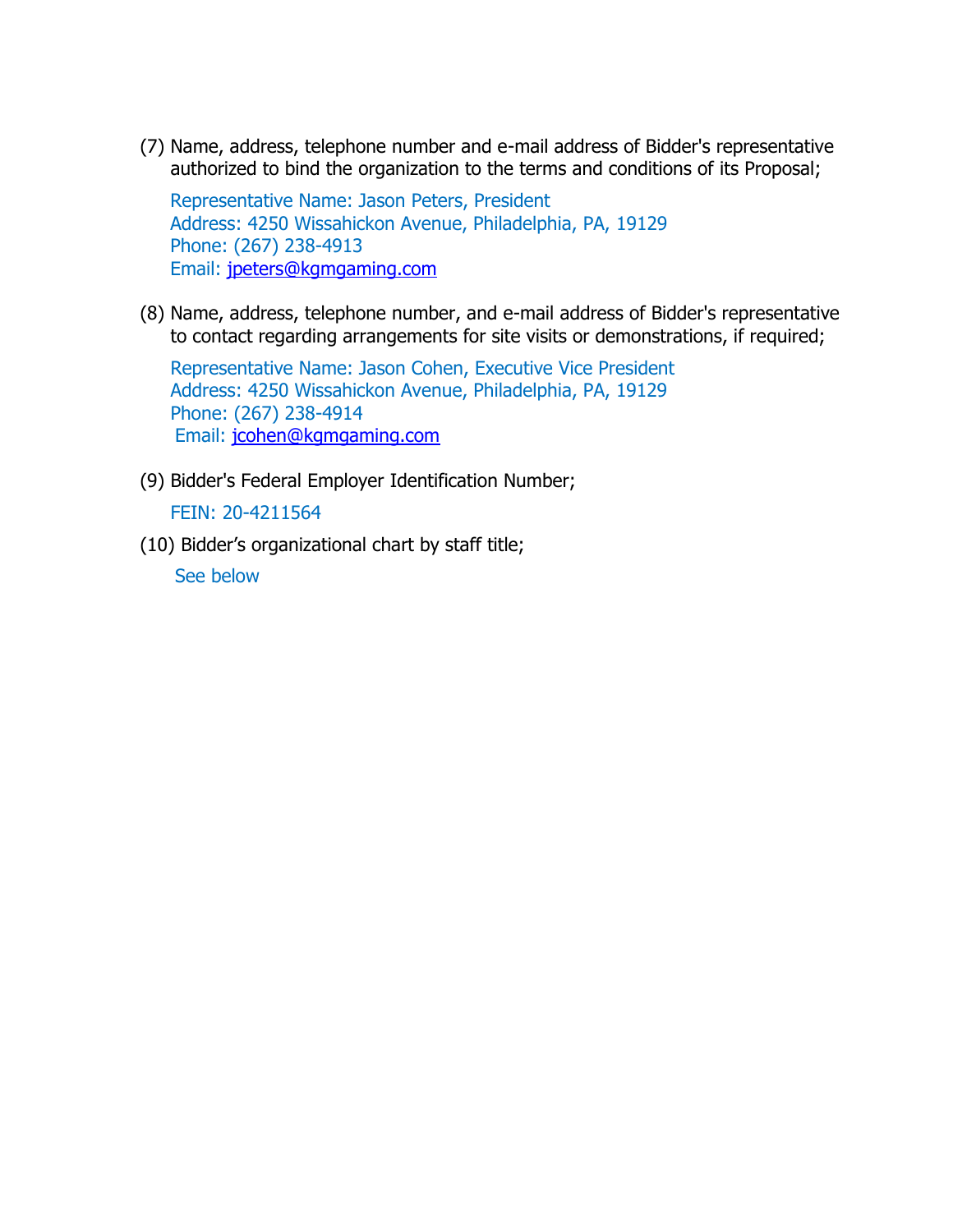## **KGM Gaming Organizational Chart January 2021**

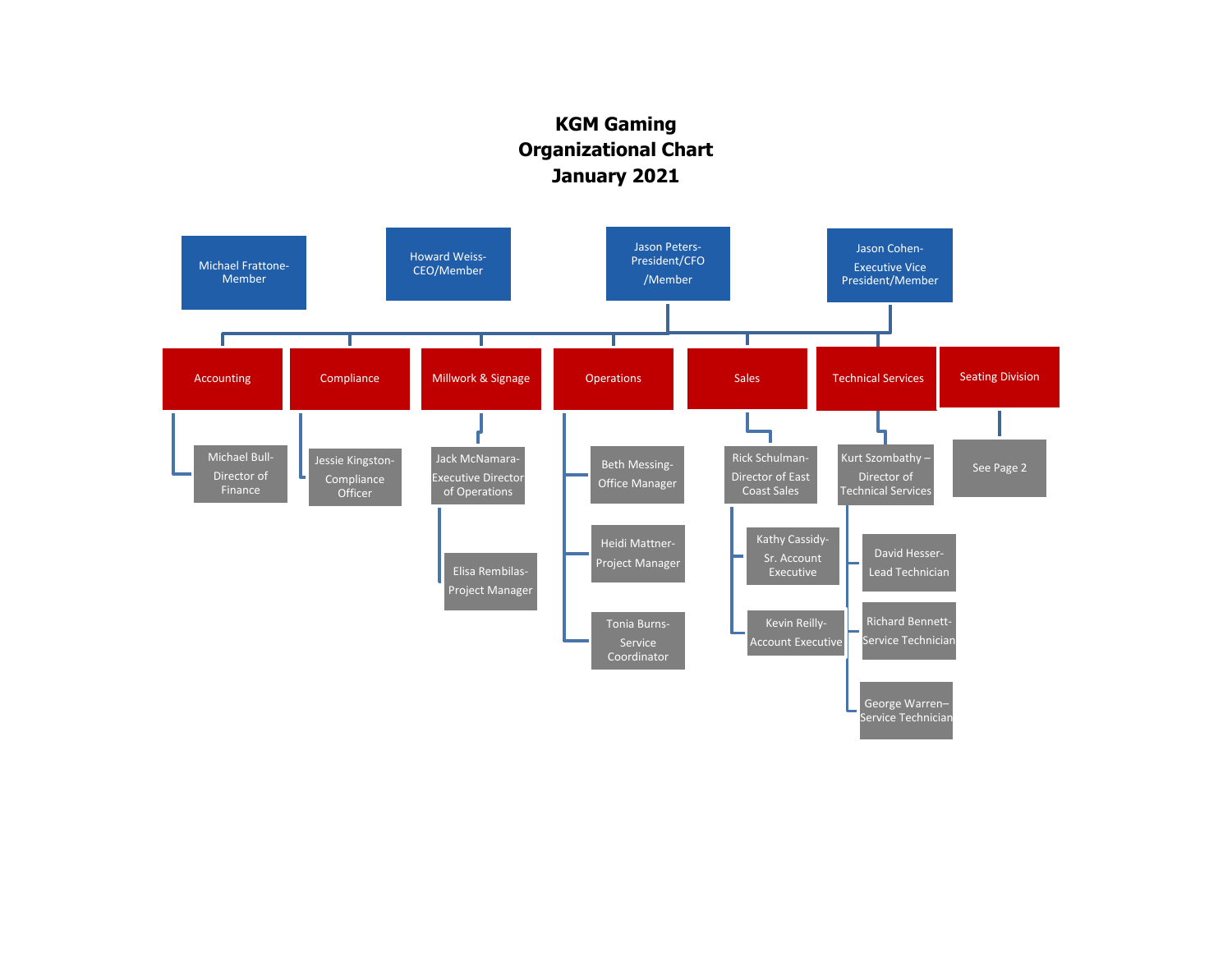**KGM Gaming Organizational Chart -Seating Division January 2021**

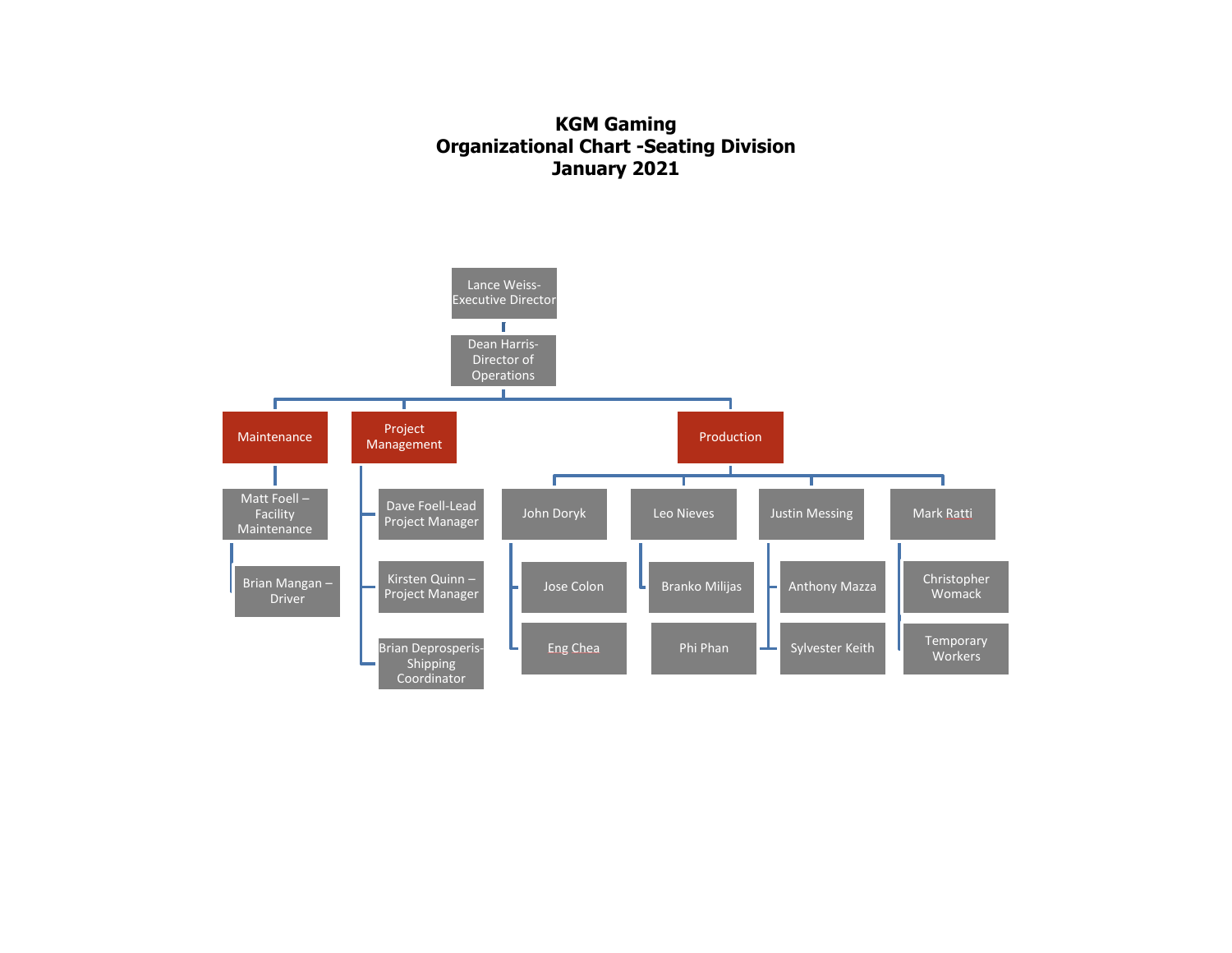(11) A summary of the Bidder's mission, culture and guiding philosophy;

KGM's goal is to provide casino equipment that is unbeatable in quality and unrivaled in the marketplace. We understand the challenges of our customers and how hard it is for them to attract new customers of their own. We are a reliable source for innovative equipment, gaming devices and furnishings. With seven divisions and hundreds of customizable product options, we serve casinos throughout the United States, Canada and the Caribbean

(12) A summary of the Bidder's hiring practices, including suitability standards;

KGM is an Equal Opportunity Employer. Employment opportunities at KGM are based upon one's qualifications and capabilities to perform the essential functions of a particular job. All employment opportunities are provided without regard to race, color, ancestry, religion, creed, sex, sexual orientation, gender identity, gender expression, pregnancy, childbirth or related medical conditions, national origin, ethnic origin, citizenship, age, veteran status, marital status, family status, disability, genetic information, record of offences, or any other characteristic protected by law ("Protected Characteristics"). Every employee has the right to equal treatment with respect to employment, without discrimination because of any Protected Characteristics. In order to provide equal employment and advancement opportunities to all individuals, employment decisions at KGM will be based on merit, qualifications, and abilities.

KGM takes a 6-stage approach to hiring (as detailed below):

- Stage 1 We work hard to find the right applicants for the job, by doing this we outline the role and responsibility of the job we are looking to fill.
- Stage 2 We source and attract talent through industry recruiters, our own website and various online industry specific sources
- Stage 3 When we select and screen candidates, we are sure to be diverse and set expectations, we explain the hiring process to each candidate so they know what to expect. We internally decide what qualifications each candidate must have in order to move to the interview process.
- Stage  $4$  This is the interview process and we work with each candidate to provide times that are convenient for them and ensure that we can spend the right amount of time with each candidate.
- Stage 5 The stage is where we check references and perform background checks on our top candidates.
- Stage  $6$  This is the onboarding process where we integrate each new employee into our processes and expectations before turning them over to their specific function.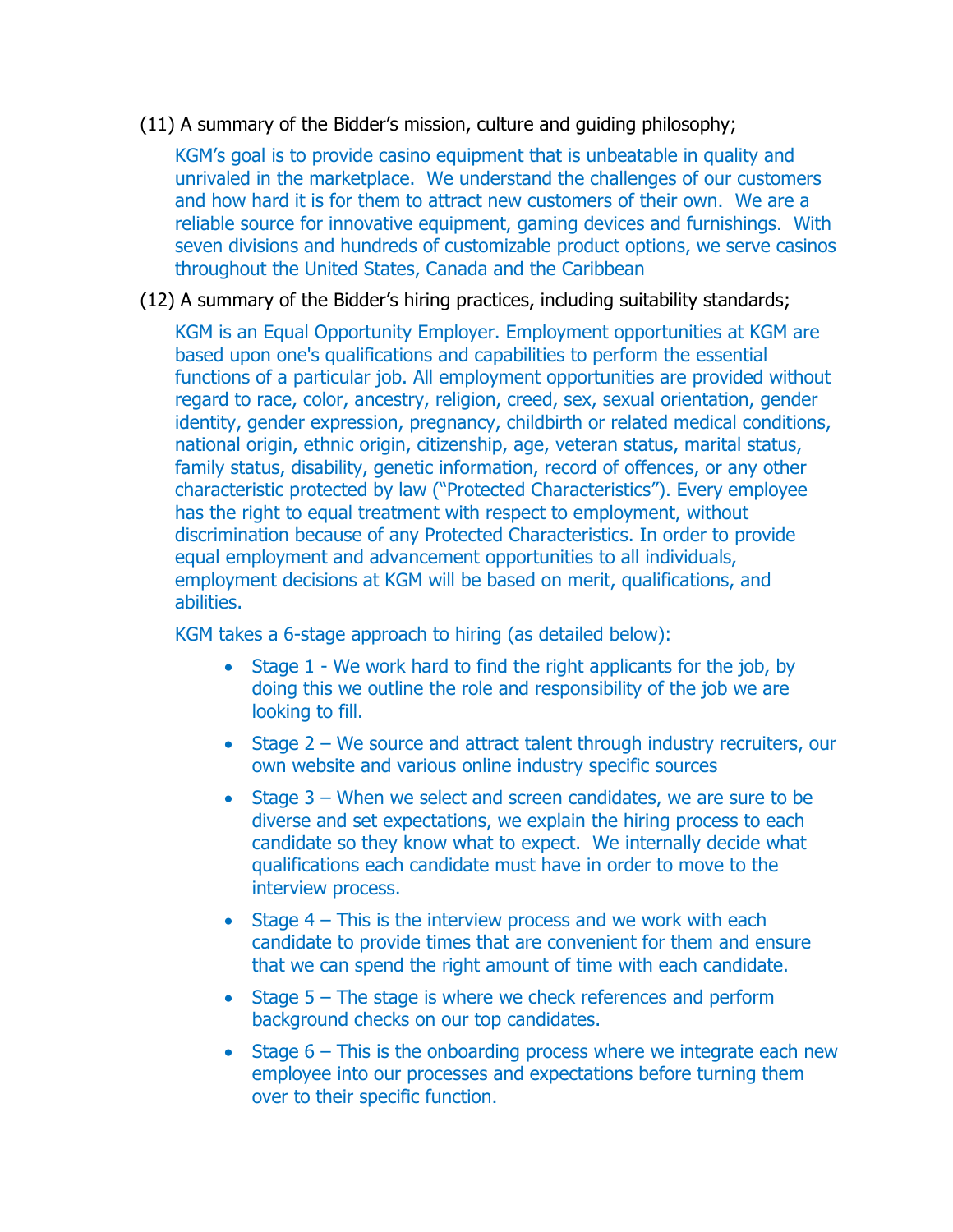(13) A list of the Bidder's strengths in relation to the work defined in this RFP, including employee capacity to undertake and successfully carry out the proposed services;

KGM Gaming started in 2003 as the exclusive distributor for Aristocrat in Pennsylvania in preparation to open the Pennsylvania market. During their time with Aristocrat KGM expanded its operation by signing an exclusive distribution agreement with Ainsworth Game Technologies for the Northeast part of the United States in 2007. KGM currently represents Ainsworth in this region. KGM Gaming has placed over 10,000 Ainsworth and Aristocrat slot machines over the past 15 years in just this territory. In addition to the distribution of slot machines, KGM manufacturers our own line of casino related millwork, seating and signage. We currently maintain over 50 licenses in 25 jurisdictions including Canada. Combined our company has over 100 years of game sale and leasing experience and have worked in hundreds of casinos in North America and the Caribbean. KGM maintains its own sales staff as well as a strong team of employees to support our operations, service, compliance, shipping and installation. We have a strong focal point on customer service and this is instilled throughout our entire company. This is an important attribute in maintaining our current footprint of lease products across North America. In 2014 KGM licensed the ability to manufacture and distribute the Alfastreet Electronic Table Game product. KGM has placed units in the United States and Canada and still maintains a growing lease footprint. Some of the original games KGM placed were at Resorts World New York City through a partnership with IGT. Some of those original games are still maintained today. KGM has been heavily involved in the expansion of gaming throughout the United States and we were among the first manufacturers to place product in Maryland, Massachusetts, NY Commercial Properties, Ohio and Pennsylvania. KGM has experience working with both casinos directly and those managed by state lottery agencies such as Delaware, West Virginia and Rhode Island. In most jurisdictions KGM uses their own staff to perform service as well as service for other companies such as Lightning Gaming, Crane Payment Innovations, Japanese Cash Machines, Sega Sammy, Gameco and Interblock. In addition, we have outsourced our service to a third party where it made sense such as Western NY, Delaware and Rhode Island.

(14) A list of Bidder's accounts lost or resigned from over the past two (2) years and explanation of why such loss occurred;

Some of the first Alfastreet ETG games KGM placed in 2014 are still operating in their original properties today including Resorts World NYC. While we work hard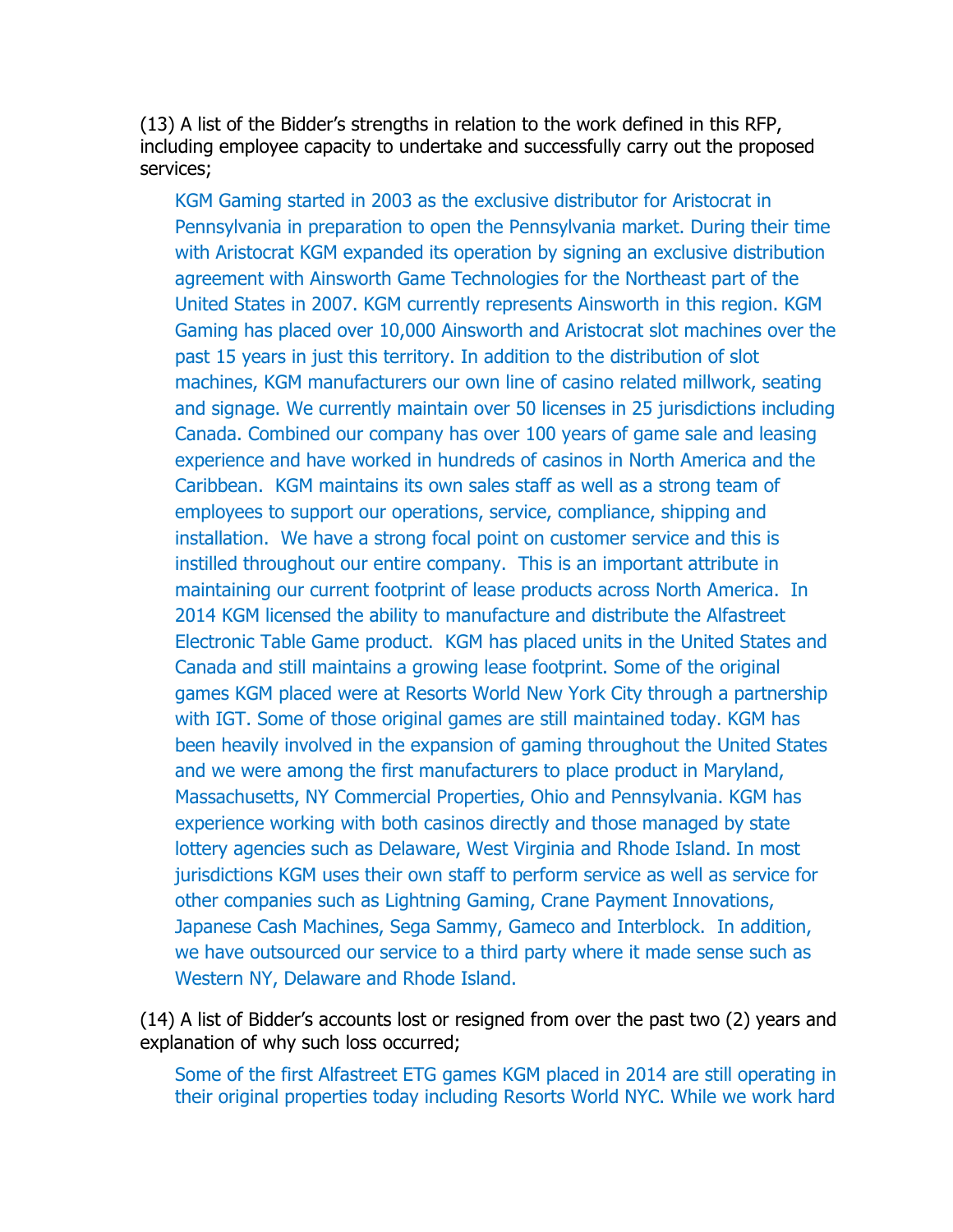with the casino executives to place the product in prime locations sometimes, we suffer and don't achieve the performance that is expected in underperforming locations. Other times you have products that do good in one casino and fail in another and it makes it difficult to assess why this happens. Over our tenure with Alfastreet we have had 1 product that we pulled from our offering and another that we see varying performance on. The product that we pulled from the market was what we call Royal Derby. Royal Derby is a mechanical horse race machine with complicated mechanical parts and RNG controlled software. This unit did not perform well in any area as a result of its size and reliability. While it had great interest, it suffered in performance and therefore we pulled this from our offering. Some of the casinos that originally had this product and have since pulled it include Fantasy Springs in CA, Harrah's, Bally's and Tropicana in Atlantic City, Mohegan Sun and Foxwoods in Connecticut, Hialeah Park in Florida and most recently at Harrah's Cherokee in North Carolina. In addition to this product another product we offer is an electronic roulette called Multitouch. This table looks similar to a live Roulette Table and was revolutionary in its design. Once placed in the field it hasn't performed as well in all locations. This unit lasted from as little as four months to a little over a year in properties such as Pechanga, Kansas Star, Casino Del Sol, Harrah's Atlantic City, Hard Rock Tampa. We also had a few other roulette tables that just could never crest 1.75% of the house average because adding a second roulette to the gaming floor just diminished the win per unit and this happened at Red Hawk Casino, Falls View Casino, Treasure island Casino. The Multitouch product does perform in certain casinos and we are very selective as to where we place it and we determine that by the style of player that visits the casino. These games are doing well and still operational at Caesars, Hard Rock and Resorts in Atlantic City and Mohegan Sun in Connecticut

(15) Indicate any penalties or liquidated damages over ten thousand (10,000) dollars assessed against Bidder by gaming jurisdictions; and

## **KGM Gaming Cherokee Tribal Gaming Commission Infraction**

On August 5, 2010, KGM Gaming, LLC ("KGM") received correspondence from Agent Saunooke of the Cherokee Tribal Gaming Commission located in North Carolina informing KGM that we had improperly shipped software to the property as opposed to the Commission as required. In his letter he requested further explanation and more information as to the cause of this violation.

After further investigation KGM explained to Agent Saunooke in a letter dated August 12, 2010 that it was by pure accident that the shipment was sent to Harrah's Cherokee Casino and not the Harrah's Cherokee Tribal Commission. The error happened by selecting the wrong entry on the Fed Ex website. This was done in a rush to meet the pick-up deadline and the address was never double checked for its correctness. We explained in our letter that we have instituted new procedures that will prevent against an error of this kind again. For instance, we only have the address for the Commission saved on the website preventing us from accidentally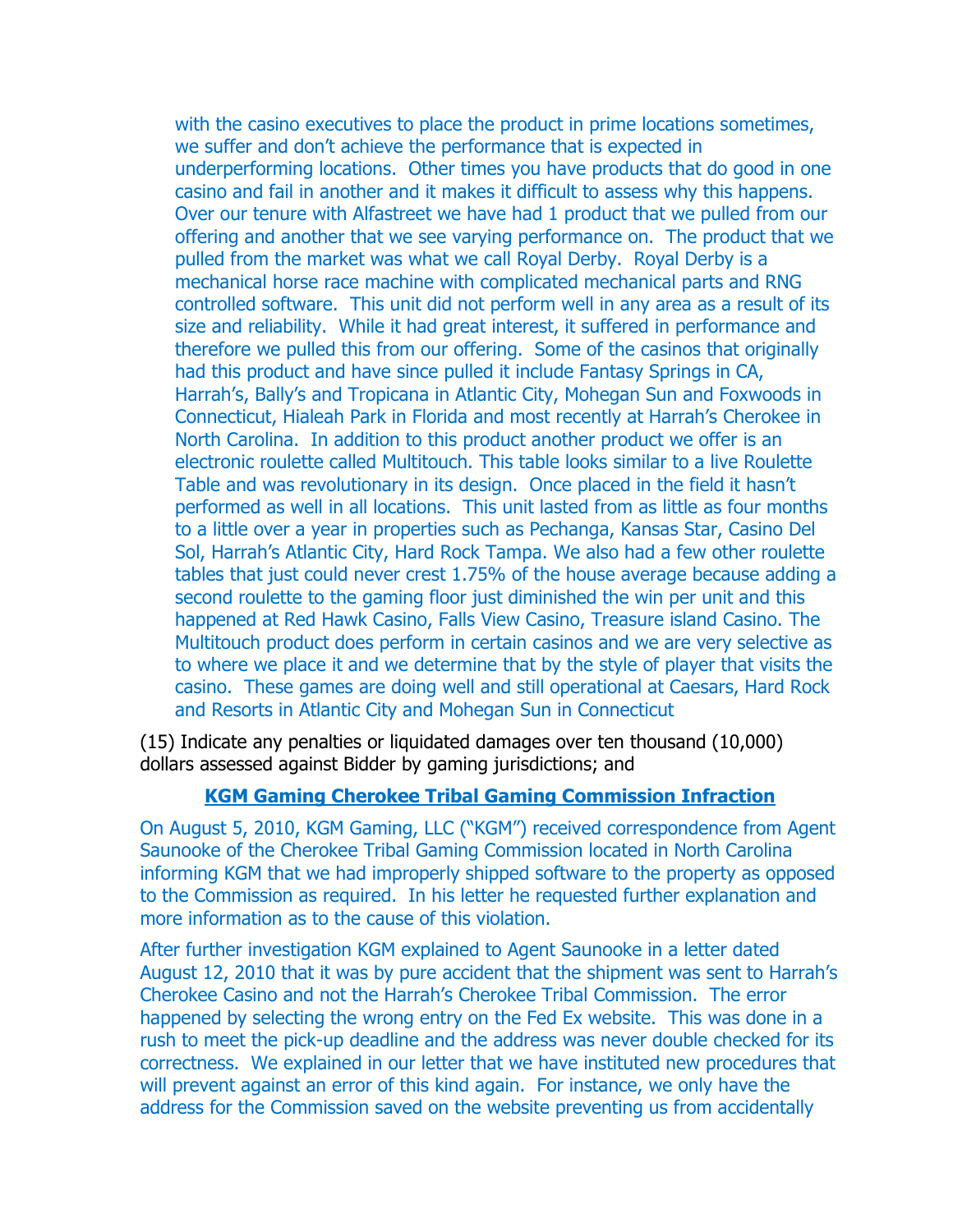selecting the Casino as the shipping address. We have also instituted as part of our internal controls that any game or software shipment cannot be released until signed off on by a second person authorized to release the shipment.

We later received a response back from the Commission fining us an amount of \$10,000. We paid our fine and have continued to do business with the Tribe and Casino without another incidence.

### **KGM Gaming New Jersey Stipulation**

KGM Gaming, LLC ("KGM") entered into a stipulation of settlement with the Division of Gaming Enforcement in New Jersey in connection with a complaint filed against them in September of 2010 for entering into transactions with Trump casino properties in 2009 without first obtaining transactional waivers for the particular transaction, although they had obtained transactional waivers for other transactions with the Trump casino properties. The violation was self-reported. The law under which the complaint was filed has since been changed, and under the current law such prior transactional waivers would have been sufficient and as such, no violation of the regulation would have occurred.

KGM agreed to pay a fine of \$20,000 and the Division agrees that no further regulatory action will be taken with regard to the actions. KGM had been granted previous transactional waivers, and in the absence of any evidence possessed by the Division nothing would have precluded the issuance of transactional waivers in this instance. The Division had no reason to believe the waivers would not have been granted had KGM applied for them in a timely manner.

(16) To the extent not already provided in the Vendor Responsibility Questionnaire, a description of key corporate personnel, ownership control, and facilities available to satisfy the requirements of the RFP. This information will be used in conjunction with the Vendor Responsibility Questionnaire.

b. Bidder Financial Viability. No financial information beyond that requested as part of filing of a New York State Video Lottery Gaming Application. Financial viability will be assessed in that context.

c. Bidder Experience.

(1) Threshold. Bidders must demonstrate in its proposal that has the subsequent experience to meet the minimum qualifications.

(2) Qualifications and Experience. The Bidder should include sufficient detail to demonstrate the relevance of such qualifications and experience to the RFP and the Contract, by providing the following:

(A) A description of the five (5) most comparable accounts within different gaming jurisdictions that the Bidder has been involved in within the last two (2) years. The description should not exceed one (1) page per project. The description must include the following: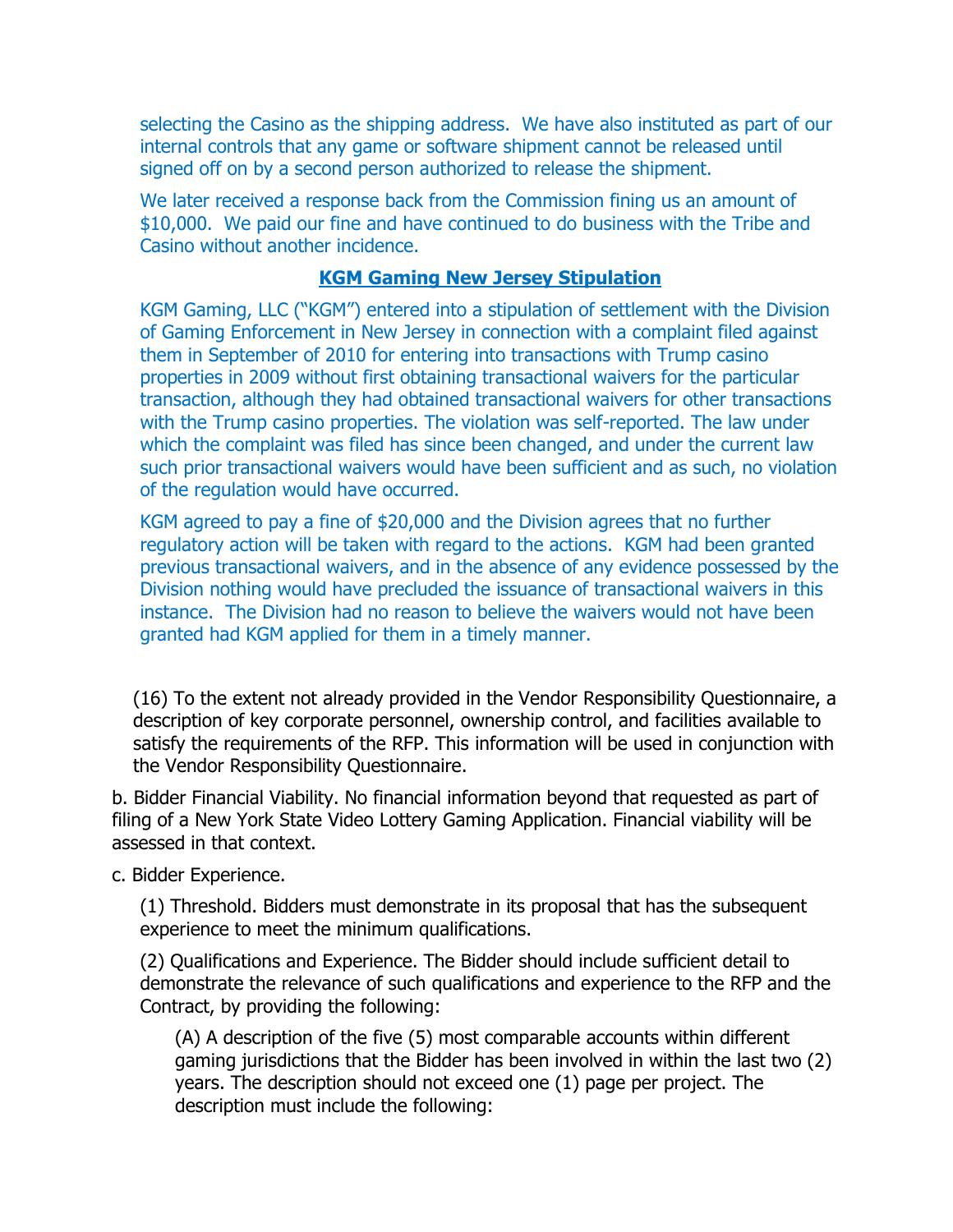i. The name of the gaming enterprise and a description of the property; ii. The number of machines or terminals provided by the bidder at the property;

iii. The number of different titles provided by the bidder;

- iv. Approximate net win of the bidder's machines or terminals; and
- v. ETG games provided, if applicable.

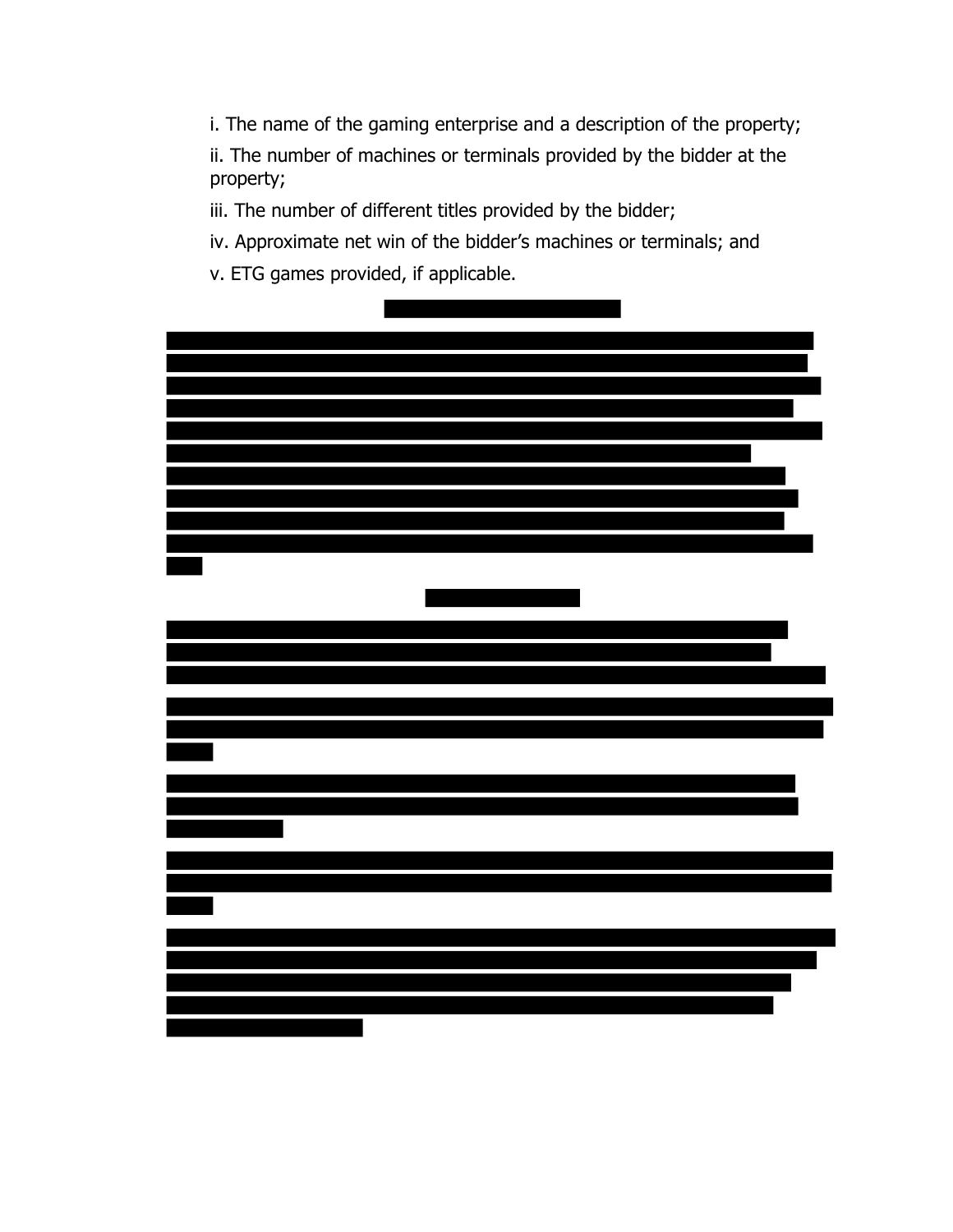

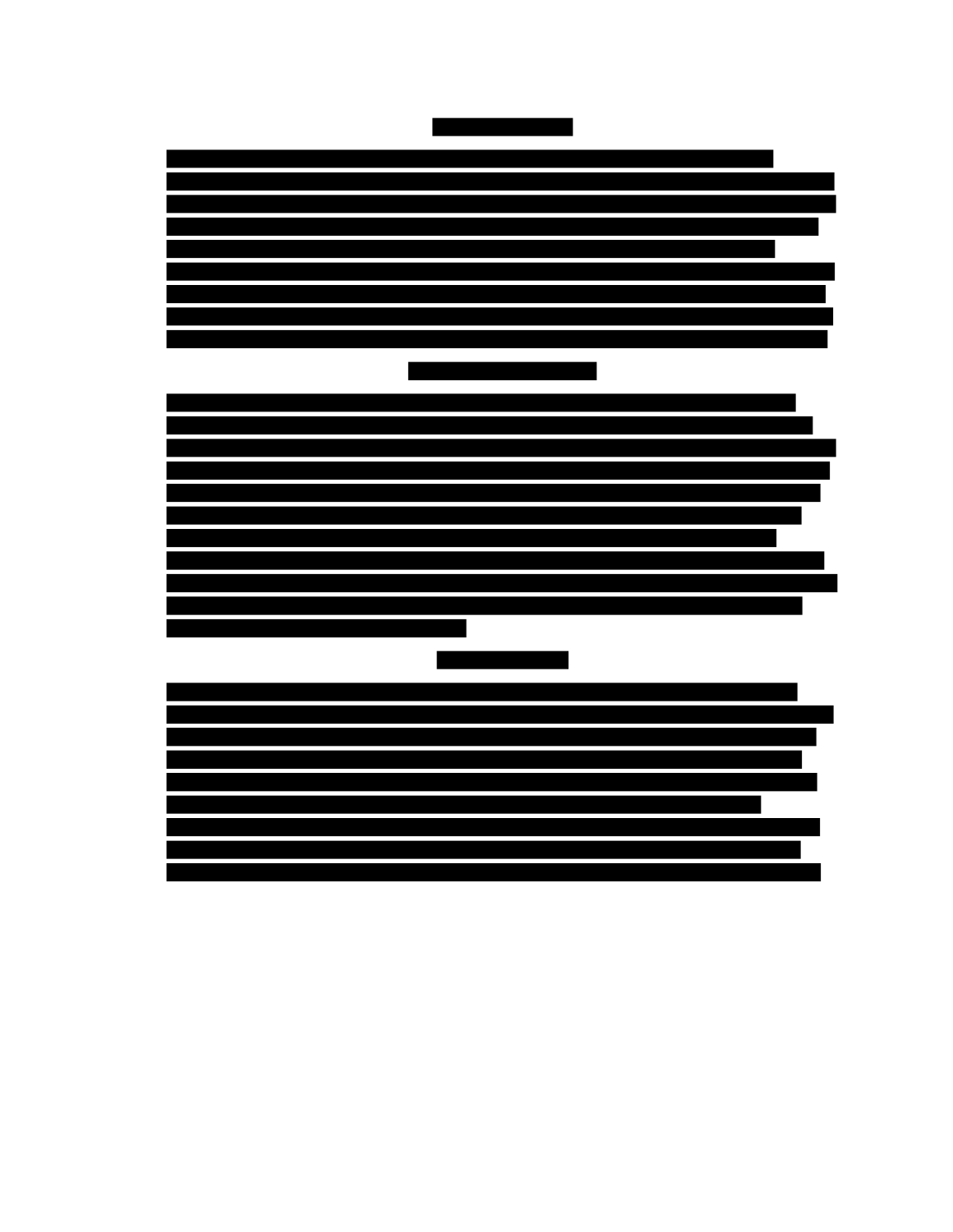d. References. Each Bidder shall provide three (3) references relevant to any of the requested services. References must include company name, contact person (name, title, phone number, e-mail address, and mailing address) and include a general statement of the type of engagement performed for this reference.

#### **KGM Reference #1**

Joseph Cavilla Resorts Casino and Hotel Vice President of Casino Operations 1133 Boardwalk Atlantic City, NJ 08401 [jcavilla@resortsac.com](mailto:jcavilla@resortsac.com) 302.388.8896

#### **Engagement Activity**

KGM currently works directly with Joe Cavilla to manage our lease footprint of Alfastreet ETG units at Resorts Atlantic City. KGM placed (1) 8 station Lucky 8 Roulette in 2019. Resorts made the decision to replace Interblock's Roulette with KGM's Alfastreet unit and quickly increased our footprint with (1) additional 8 station Multitouch Roulette on the other side of the casino. We are working closely with Joe on executing plans for a large expansion to a stadium style setup. We will utilize his (2) current Roulette's and start installing 19 stadium terminals in late spring. The stadium will add additional games to the 19 stadium terminals by adding Blackjack, Baccarat, Craps, Roulette, Sic-Bo and Big Wheel.

#### **KGM Reference #2**

Steve Calabro Hialeah Park Casino VP & General Manager-Casino Operations 100 East 32nd Street Hialeah, FL 33013 [scalabro@HialeahPark.com](mailto:scalabro@HialeahPark.com) 609.457.6648

#### **Engagement Activity**

Steve is an early adaptor and is always looking for new products as well as great pricing. Steve has tried many ETG's on his property and since the introduction of the KGM 8 station R8 Roulette along with our 4 station R4 roulette we have always been a top performing game on his property. KGM has had these two units on his small gaming floor since February of 2016. Because of the size of Steve's floor there is very little opportunity for growth. Steve also tries to keep his floor diversified allowing other ETG vendors a spot on his floor. However, KGM's Alfastreet is able to say a top earner at Hialeah Park.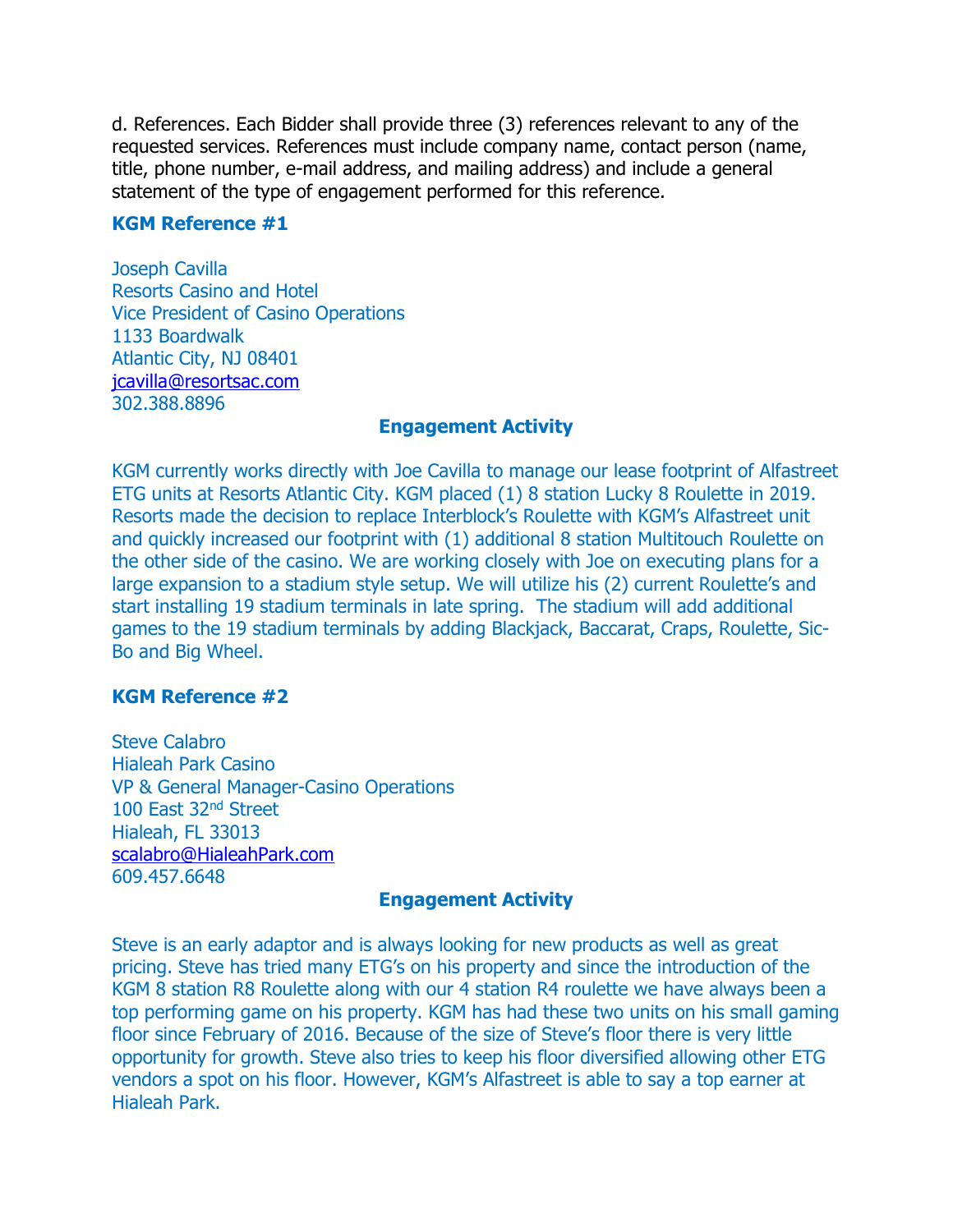### **KGM Reference #3**

Scott Molina Resorts World Ney York City Retired COO of Genting NY & Retired President of Resorts World Ney York City 1212 Shore Road Linwood, NJ 08221 [Tscottmolina50@gmail.com](mailto:Tscottmolina50@gmail.com) 718.496.4058

#### **Engagement Activity**

KGM worked with Scott Molina at Resorts World where KGM had placed over 100 KGM Alfastreet units through IGT in 2016. KGM worked with IGT and Scott in regards to placement of our machines as well as crafted promotions to draw attention to the units. While working with Scott we were limited on how much product we were able to place because of our relationship as a subcontractor of IGT. Because of the addition of IGT's own ETG product KGM was requested to move some of their units. However even though IGT had their own product we were able maintain a footprint through IGT that is still currently in operation today.

(1) If submitting a joint Proposal, the Bidder shall provide three (3) references for each company; and

(2) If utilizing a subcontractor for any significant portion of the work, the Bidder shall provide two (2) references for each subcontractor.

#### **ARISTOCRAT TECHNOLOGIES, INC.**

10220 Aristocrat Way, Las Vegas, NV 89135 Max Skaare – Vice President, Technology Services Function/Capacity/Service:

• Primary Business Operations for supporting VLT Market for Service

## **References for Aristocrat Technologies, Inc.**

Aristocrat Gaming Reference # 1 -

Company Name OREGON STATE LOTTERY Company Address 500 Airport Road SE, Salem, Oregon 97301 Contact Person Lyndsey Peterson Title Manager, Gaming Products Portfolio Contact Telephone Number(s) 503-856-6841 Contact e-mail address [Lyndsey.Peterson@lottery.oregon.gov](mailto:Lyndsey.Peterson@lottery.oregon.gov) Brief Description of Engagement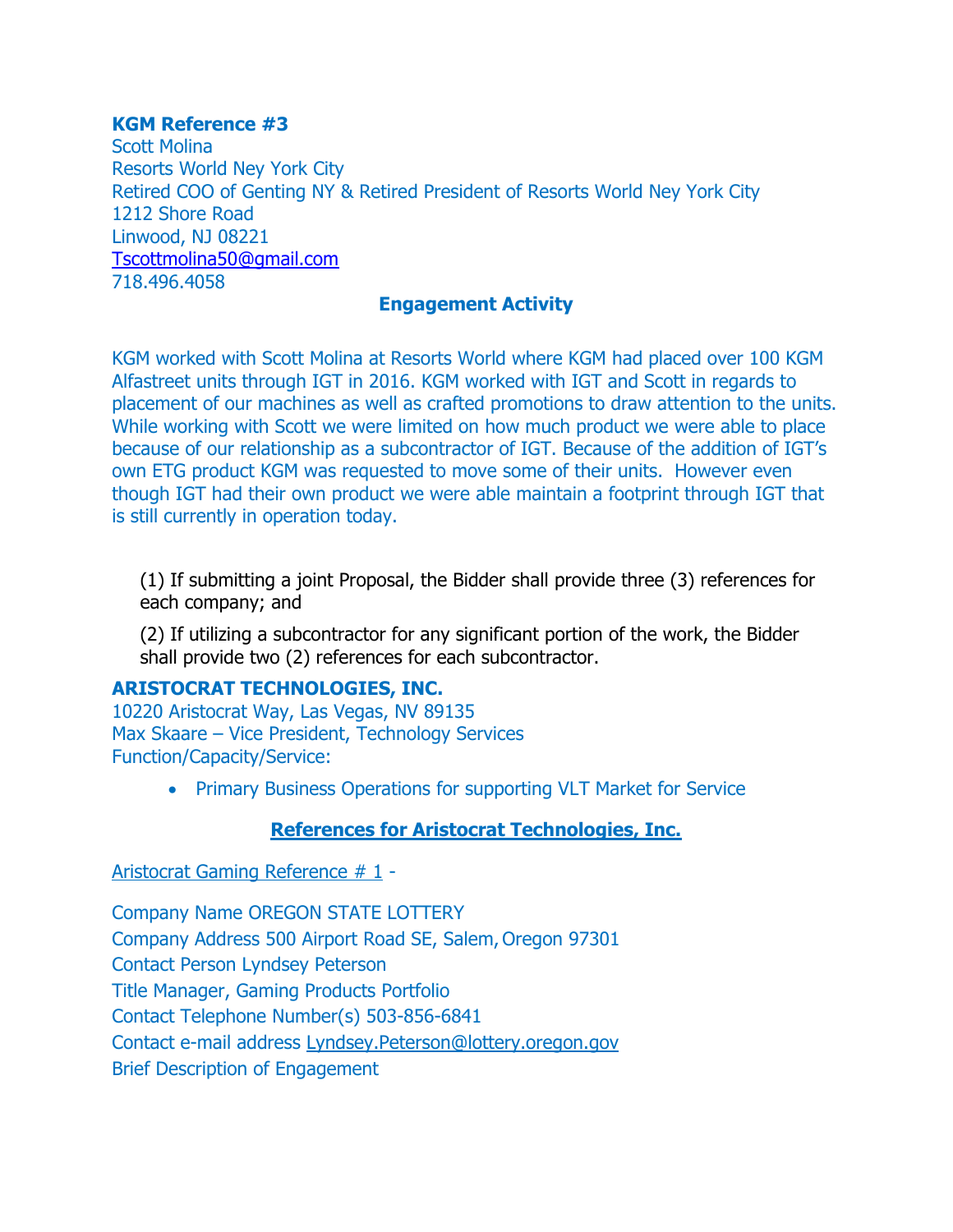### **Engagement Activity:**

- Oregon State Lottery contacted Aristocrat Gaming to participate in their RFP process for new production introduction.
- Aristocrat Gaming responded to and submitted multiple procurement documents, successfully being awarded a (120) day trial for (100) machines.
- Aristocrat Gaming has entered into a 10-year Master Agreement with Oregon State Lottery.
- Upon award of the contract, Oregon State Lottery and Aristocrat Gaming business and Product teams had a kickoff meeting to outline the scope of the project and introduce key personnel who would be leading the project.
- Besides the external kick off meeting with the customer, Aristocrat Gaming also had internal Program and Product Development Plan meetings with multiple cross functional teams to set expectations and set key milestone dates to prepare to deliver a quality product on time and to customer requirements.
- Upon agreement of Project Scope, Oregon State Lottery and Aristocrat Gaming key stakeholders had a weekly Business Status meeting that comprised of review of action items, project schedule and discuss any concerns.
- The Project Scope was inclusive of Hardware and Software deliverables, Training, Operations and Service Manuals, Installation, Quality Build, Field Service support during launch and long term, Governance, Product Roadmaps, Performance evaluation, etc.
- The trial started in October 2019 and by December 2019, we were advised the trial was successful and Oregon State Lottery would move forward with the purchase of the (100) machines and committed to an additional purchase of (1,070) machines.
- Aristocrat Gaming currently has sold (400) terminals into Oregon State Lotteries (12,000) terminals distributed network with another (770) terminals to deliver within the next six months.

## Aristocrat Gaming Reference # 2 –

Company Name **DELAWARE NORTH CORPORATION** Company Address **250 Delaware Avenue, Buffalo NY14202** Contact Person **David Frankhouser** Title **Chief Operating Officer** Contact Telephone Number(s) **716-491-6017** Contact e-mail Address **[dfrankho@dncinc.com](mailto:dfrankho@dncinc.com)** Brief Description of Engagement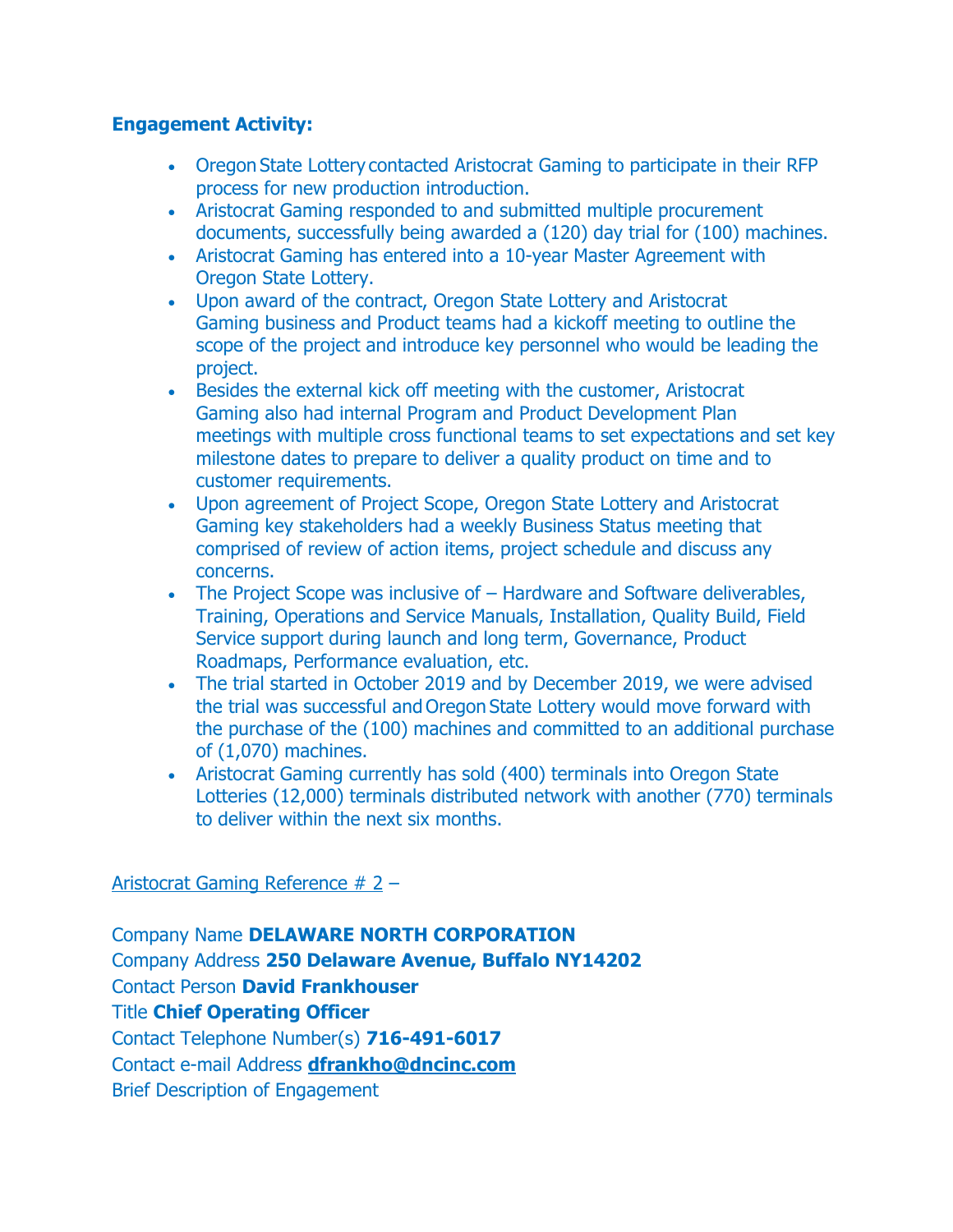#### **Engagement Activity**:

- In the process of consulting on floor layout for Catawba's Two Kings Mountains Casino, Aristocrat Gaming secured an EGM order totaling  $\sim$  30% overall floor share.
- Aristocrat Gaming actively engage with properties to manage lease unit fleet of 89 total games
	- across three wholly owned Delaware North Corporation subsidiaries
- Aristocrat Gaming provided machines and consulted on floor layout for the expansion of Southland Park securing 249 units since 2016.
- Aristocrat Gaming won the bid causing a competitive replacement of Wheeling Island.
- Aristocrat Gaming was awarded the system for North Carolina's first casino, Catawba's Two Kings Mountains.
- In March 2020, Aristocrat Gaming successfully completed the last of the three New York properties to be upgraded with latest OneLink version

## **IMAGE POWER INC**

95 West Street, Annapolis, Maryland 21401 / 410-269-8888 Carroll H. Hynson Jr – President and Chief Executive Officer Function/Capacity/Service:

• Primary Business Operations for supporting VLT Market for Aristocrat Service

## **References for Image Power Inc**

Image Power Inc reference 1 - Company Name Hollywood Casino Company Address Chesapeake Overlook Pkwy, Perryville, MD 21903 Contact Person Matthew Heiskell Title Vice President of Operations at Gaming and Leisure Properties Inc Contact Telephone Number(s) 410-378-8500 Contact e-mail Address [linkedin.com/in/matthew-heiskell-1463ab](http://linkedin.com/in/matthew-heiskell-1463ab) Type of engagement: Image Power is a slot technical provider

Image Power Inc reference 2 -

Company name -Diamond Game Enterprises Company Address 6100 NW 2nd, Building 1600 OKC OK 73127

Contact Person Bill Bilbreslo

Title President

Contact Telephone Number(s) 405-789-5800

Contact e-mail Address diamondsales@diamondgame.com

Type of engagement: Service and Support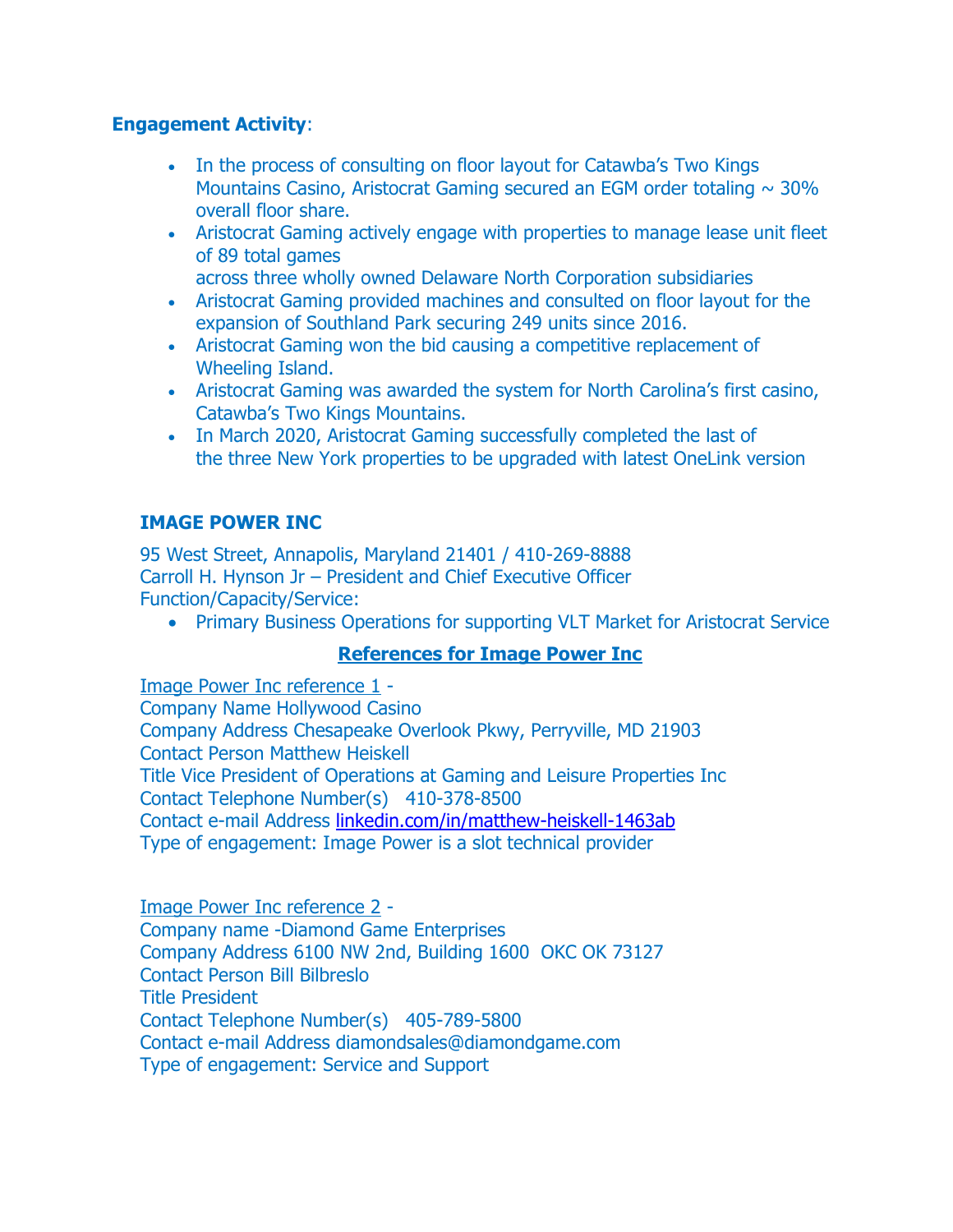## **AMERICAN GAMING AND ELECTRONICS**

Corporate Headquarters: 223 Pratt St., Hammonton, NJ 08037 / 609-704-3000 Office: 3250 W. Ali Baba Lane Suite B, Las Vegas, NV 89118 / 609-704-3000 Tony Tomasello – President and Chief Executive Officer Function/Capacity/Service:

- VLT Installations, Set Up, and Testing
- VLT Floor Moves and Removals
- VLT Service Calls and Service Level Agreement
- VLT Preventative Maintenance
- VLT Storage and Distribution
- VLT Diagnosis and Repair

#### **References for American Gaming and Electronics**

American Gaming and Electronics reference 1 - Company name Hollywood Casino Company Address Chesapeake Overlook Pkwy, Perryville, MD 21903 Contact Person Matthew Heiskell Title Vice President of Operations at Gaming and Leisure Properties Inc Contact Telephone Number(s) 410-378-8500 Contact e-mail Address [linkedin.com/in/matthew-heiskell-1463ab](http://linkedin.com/in/matthew-heiskell-1463ab) Type of engagement: customer; technical support for daily slot operations since 2010

American Gaming and Electronics reference 2 -

Company name -Diamond Game Enterprises Company Address 6100 NW 2<sup>nd</sup>, Building 1600 OKC OK 73127 Contact Person Bill Bilbreslo Title President Contact Telephone Number(s) 405-789-5800 Contact e-mail Address [diamondsales@diamondgame.com](mailto:diamondsales@diamondgame.com) Type of engagement: Service and Support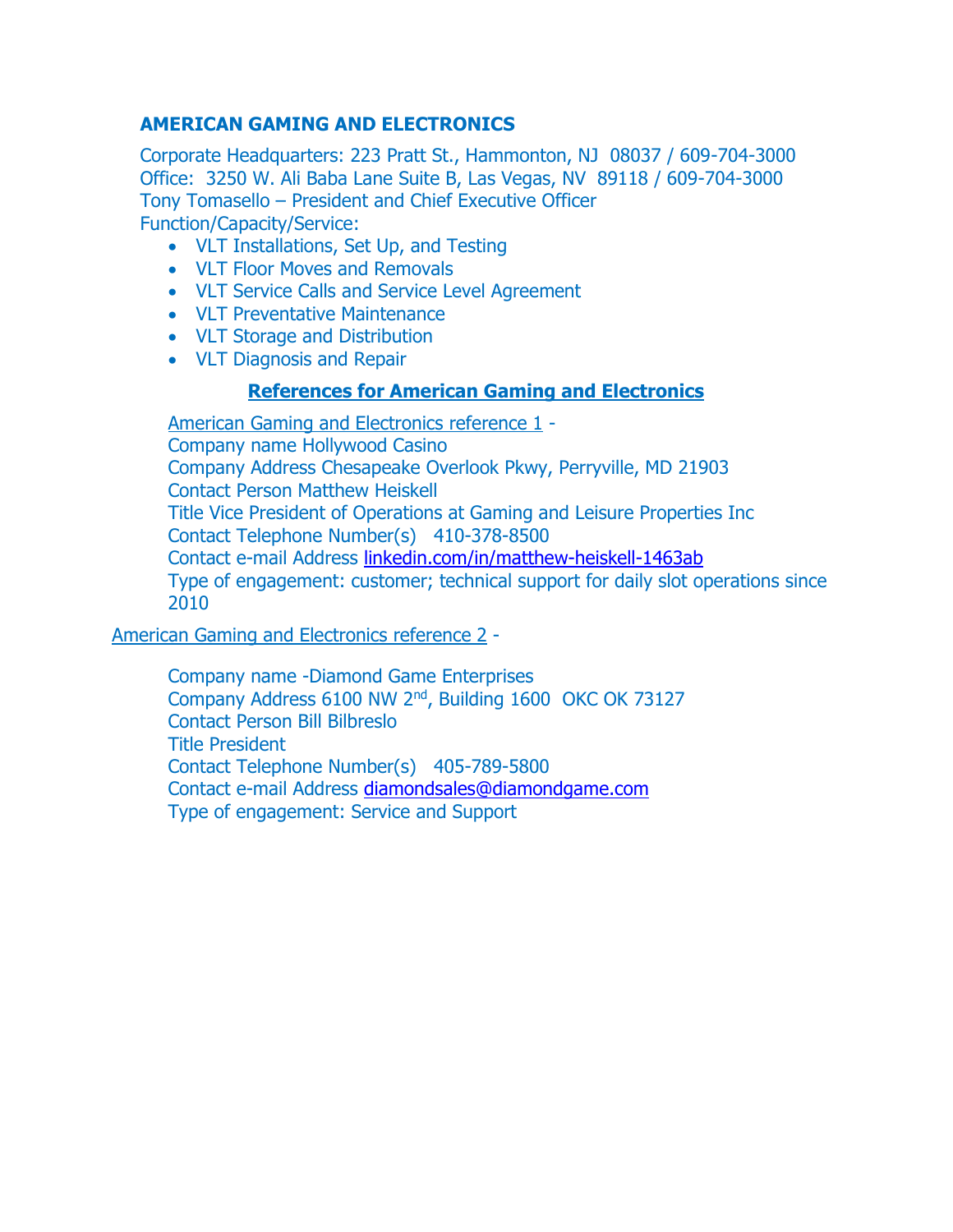### **INTEGRATED STAFFING**

463 Maple Avenue, Saratoga Springs, NY 12866 / 518-583-7823 Dhianna Yezzi - Owner and President Function/Capacity/Service:

• Recruiting and Staffing Organization for VLT Support Service for Aristocrat and Image Power

#### **References for Integrated Staffing**:

Integrated Staffing reference 1 - Company name NYRA (New York Racing Association) Company Address 110-00 Rockaway Blvd, South Ozone Park, New York, 11420 Contact Person Julie Levine Title Director of Recruitment Contact Telephone Number(s) 718-659-2379 Contact e-mail Address [JLevine@nyrainc.com](mailto:JLevine@nyrainc.com) Type of engagement: Sole/Preferred Supplier of Staffing Services

Integrated Staffing reference 2 - Company name: ConferenceDirect Company Address 54 Van Dorn St, Saratoga Springs, NY 12866 Contact Person Mame Noonan Title Director of Human Resources Contact Telephone Number(s) 518-339-2362 Contact e-mail Address: [mame.noonan@conferencedirect.com](mailto:mame.noonan@conferencedirect.com) Type of engagement: Resource Management

## **ABOVE AND BEYOND TALENT ACQUISITION INC**

48 Wall Street, 5th Floor, New York, NY 10005 / 646-779-5260 Mr. Keith Harper CEO Function/Capacity/Service:

• Recruiting and Staffing Organization for VLT Support Service for Aristocrat and Image Power

## **References for Above and Beyond Talent Acquisition**

Above and Beyond Talent Acquisition Inc reference 1 - Company Address Dynamic Social Gaming 2900 Fire Road, Suite 102, Egg Harbor Township, NJ 08234 Contact Person Charles Barksdale Title CEO Contact Telephone Number(s) 609 568-6329 Contact e-mail Address [linkedin.com/in/charles-barksdale-bb10752a](https://www.linkedin.com/in/charles-barksdale-bb10752a?lipi=urn%3Ali%3Apage%3Ad_flagship3_profile_view_base_contact_details%3B4t4iHHAkQ4%2BIfio6yfV%2FTg%3D%3D) Type of engagement: customer - recruitment against a wide range of positions at Dynamic Social Gaming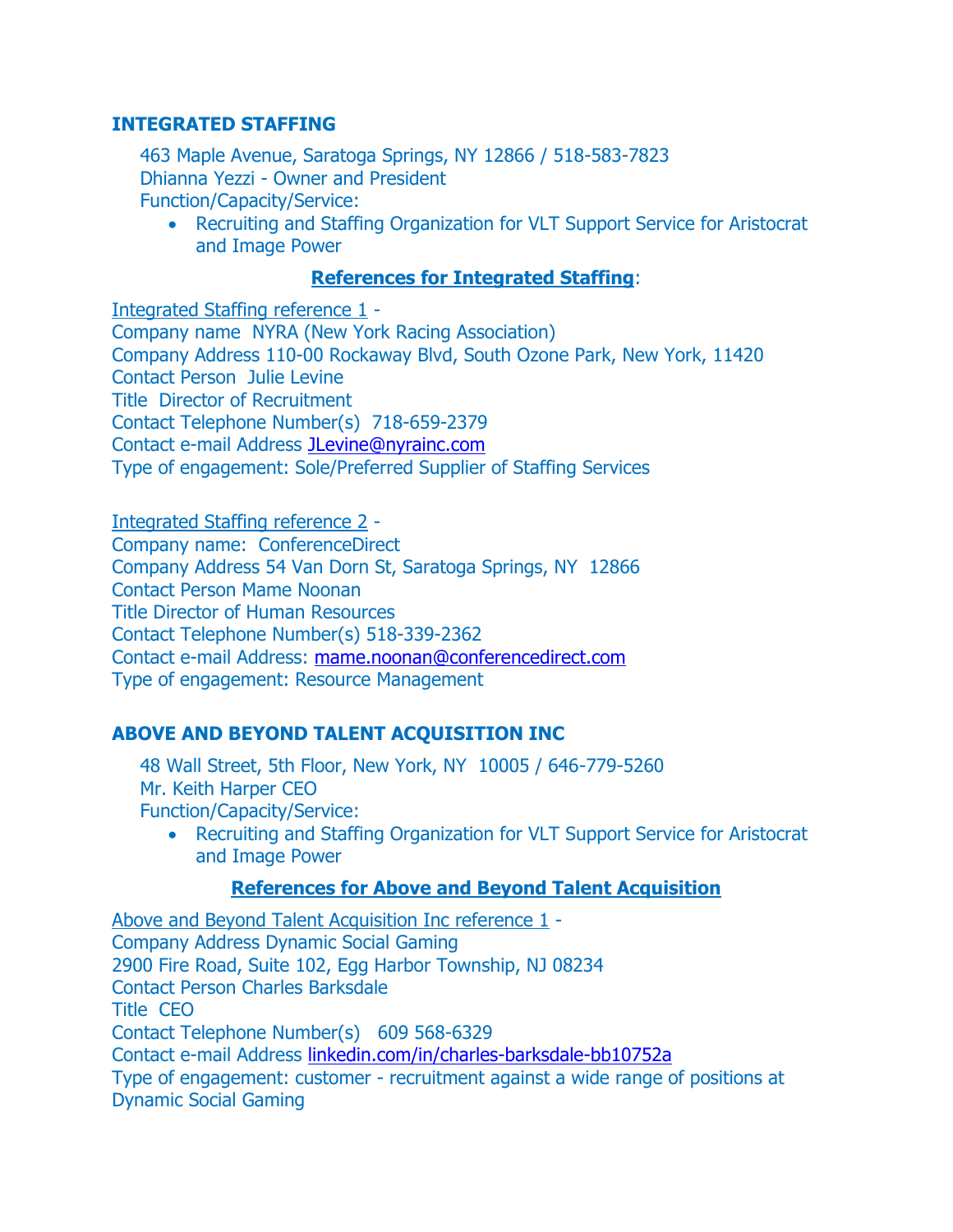Above and Beyond Talent Acquisition Inc reference 2 - Company name SUEZ WTS Company Address 461 From RD #400, Paramus, NJ 07652 Contact Person Jeff Turnage Title Category Manager – Purchased Services Contact Telephone Number(s) 609-238-9440 Contact e-mail Address [jeff.turnage@suez.com](mailto:jeff.turnage@suez.com) Type of engagement: Business Services and Support

## **CS1 TRANSPORTATION**

955th Street, Chandler Blvd., Chandler, AZ 85225 / 602-734-9957 Function/Capacity/Service:

• Freight, Delivery, and Transport for Image Power

## **References for CS1 Transportation**

CS1 Transportation USA LLC reference 1 - Company Name Evelast Logistics Company Address 399 Mill Rd, Edison, NJ 08837 Contact Person Steve Franzini Title – Owner/President Contact Telephone Number(s) (732) 727- 0634 Contact e-mail Address - linkedin.com/in/steve-franzini-2623b155

Type of engagement: Freight, Delivery, and Transport

CS1 Transportation USA LLC reference 2 -

Company Name Team Worldwide Company Address 3217 Broadway, Cheektowaga, NY 14227 Contact Person Tom Callahan Title President Contact Telephone Number(s) 716-839-1411 Contact e-mail Address teambuff@teamww.com Type of engagement: Freight, Delivery, and Transport

## **THE BARBOUR GROUP, LLC**

909 Baltimore Blvd, Suite 144, Westminster, MD 21157 Function/Capacity/Service:

• Surety Bonding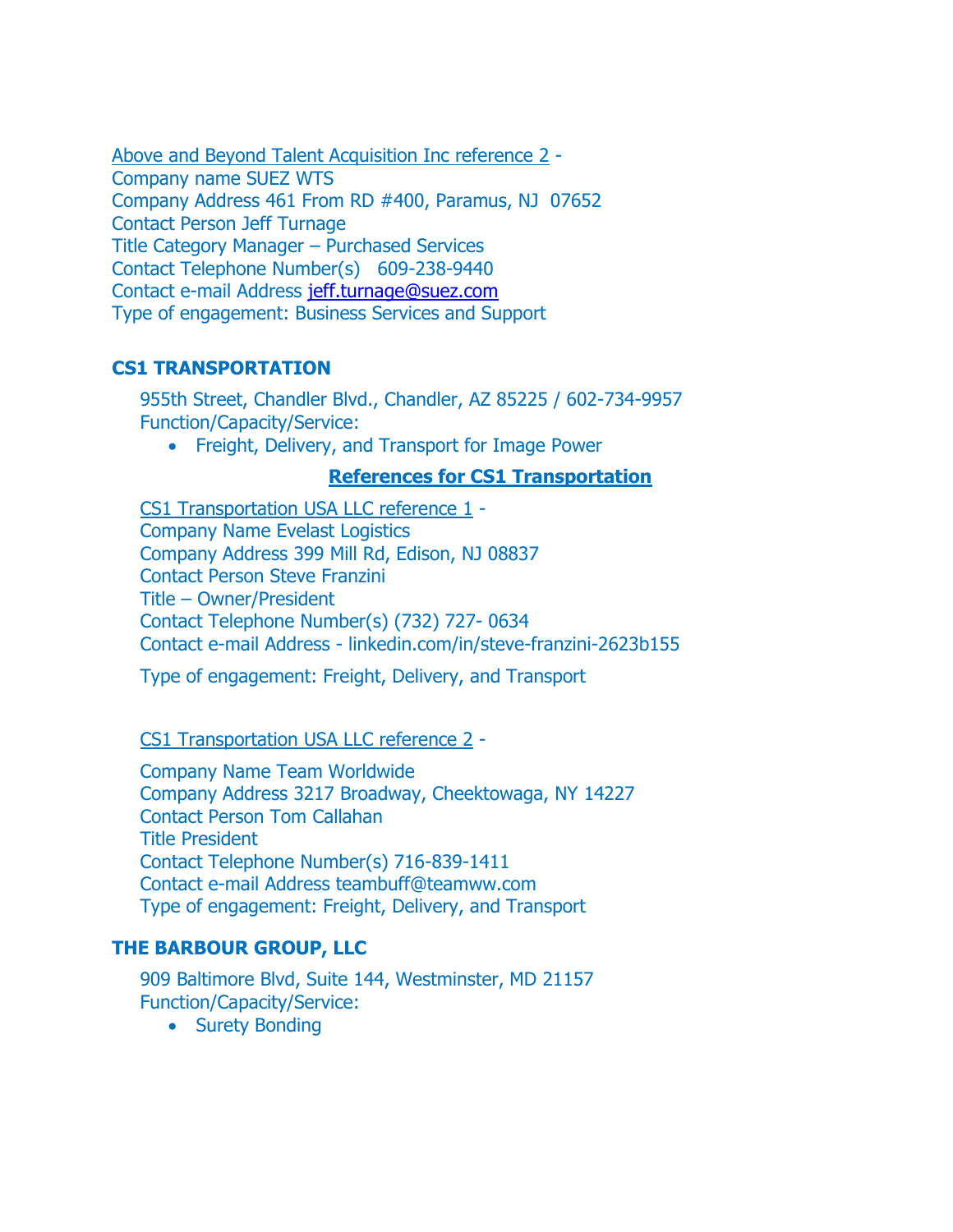#### **References for The Barbour Group, LLC**

The Barbour Group reference 1 -

Company Name George Moehrle Masonry, Inc. Company Address 5101A Mountville Road, Frederick, MD 21703 Contact Person Lisa Ferris Title – Vice President, Accounting Contact Telephone Number(s) (301) 748-4208 Contact e-mail Address – lisa@moehrlemasonry.com Type of engagement: Bonding for commercial construction projects

The Barbour Group reference 2 - Company Name William F Klingensmith Inc Company Address 7307 Baltimore Avenue, Suite 209, College Park, Maryland 20740 Contact Person Bill Klingensmith Title President Contact Telephone Number(s) 301-699-6070 Contact e-mail Address [billk@wfklingensmith.com](mailto:billk@wfklingensmith.com) Type of engagement: Bonding for General Contractor

(3) The Commission reserves the right to contact provided references and to contact as additional references as necessary to obtain a complete understanding of the Bidder's performance and experience. References may be used to substantiate the Technical Proposal.

e. Project Management and Staffing. A Bidder shall identify a staffing plan that meets the needs of the work proposed to be undertaken by the Bidder, with emphasis placed how the Bidder intends to meet the requirements of the Video Lottery maintenance requirements of Section 3.7. A Successful Bidder is permitted to contract with thirdparties to provide technicians or to make arrangements with Video Lottery Gaming Facilities to utilize facility technicians to perform certain Field Services required to maintain terminals.

3.7 VLT Maintenance Program – KGM understands the need for uptime and performance of the VLTs provided in the field and will contract with Aristocrat to maintain the operability of our VLTs. While KGM will support Aristocrat with game installs, game upgrades or any requested game moves, Aristocrat will be responsible for all preventative maintenance and field repair. Aristocrat will manage the VLTs supplied by KGM under the same methods they will manage their own VLTs. KGM will supply a stock of spare parts to be kept onsite at a location controlled by Aristocrat. The purpose of the spare parts stock is so that Aristocrat will be able to immediately respond to any problems with the VLTs in the field and provide the VLT to a state of readiness within the allotted time by the commission. We are not currently witnessing any supply chain issues that will prevent us from supplying the necessary parts. In addition to the parts on hand under Aristocrat, KGM will keep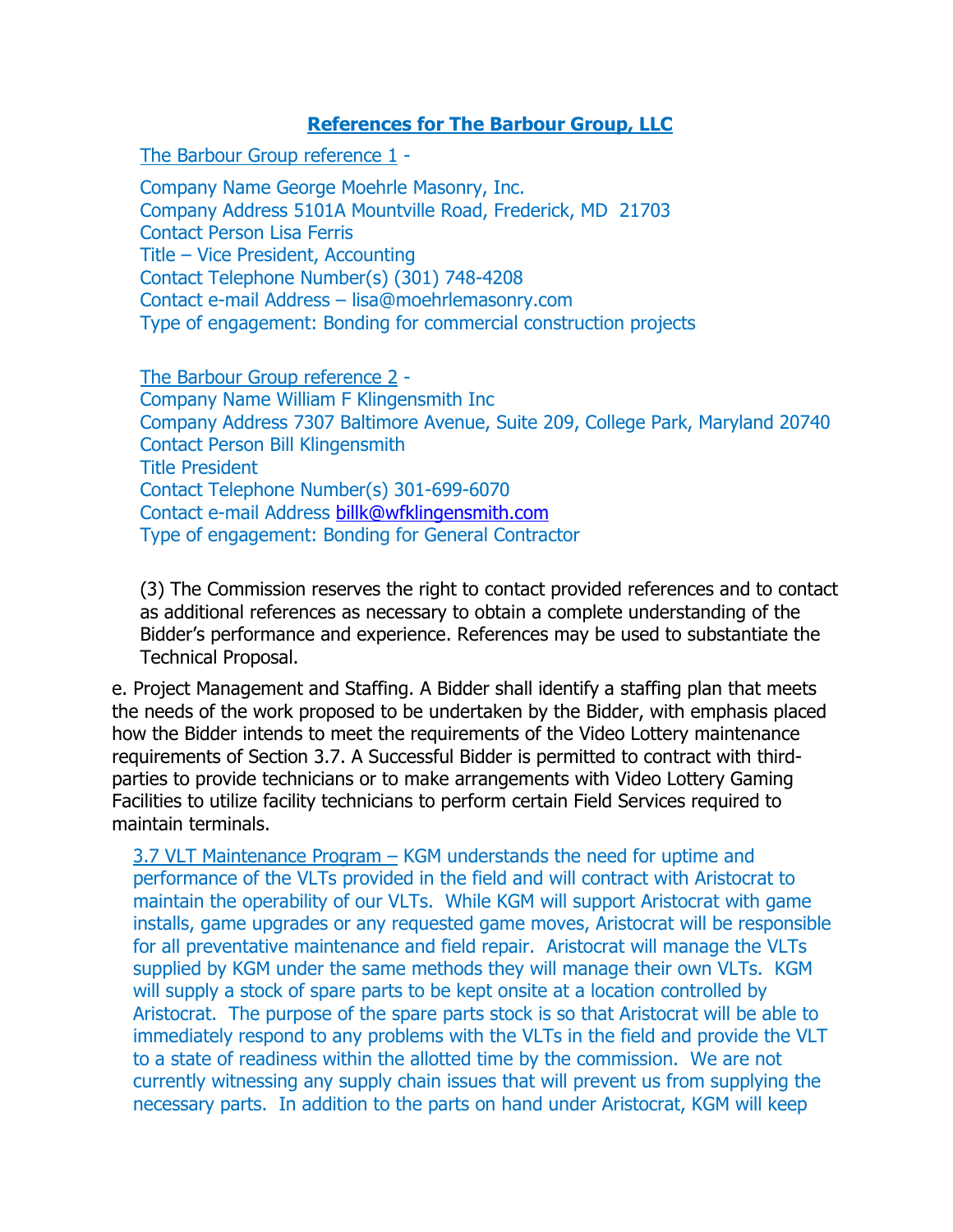additional parts stock in our warehouse in order to support the additional needs of Aristocrat.

KGM's Director of Service, Service Coordinator and all technical staff will be able to assist all Aristocrat and Image Power personnel either remotely or in person to handle any unforeseen issues that arise. Through our partnership with Aristocrat KGM will be able to meet the MBWE requirements by working with staffing companies that will assist in the hiring of technicians as well as transportation companies to deliver our goods to VLT locations. Additionally, the third party that will be hands on with the service will be a MBWE certified company.

f. Diversity Practices. In addition to requirements specified in Section2.18 of this RFP, each Bidder must provide, in writing, their Diversity Practices using the form provided in this RFP as Pursuant to § 310(22) of Article 15-A of New York State Executive Law, "Diversity Practices" shall mean the Contractor's practices and policies with respect to:

(1) Utilizing certified minority- and women-owned business enterprises in contracts awarded by a state agency or other public corporation, as subcontractors and suppliers; and

(2) Entering into partnerships, joint ventures, or other similar arrangements with certified minority- and women-owned business enterprises as defined in this article or other applicable statute or regulation governing an entity's utilization of minorityor women-owned business enterprises.

See Appendix K Below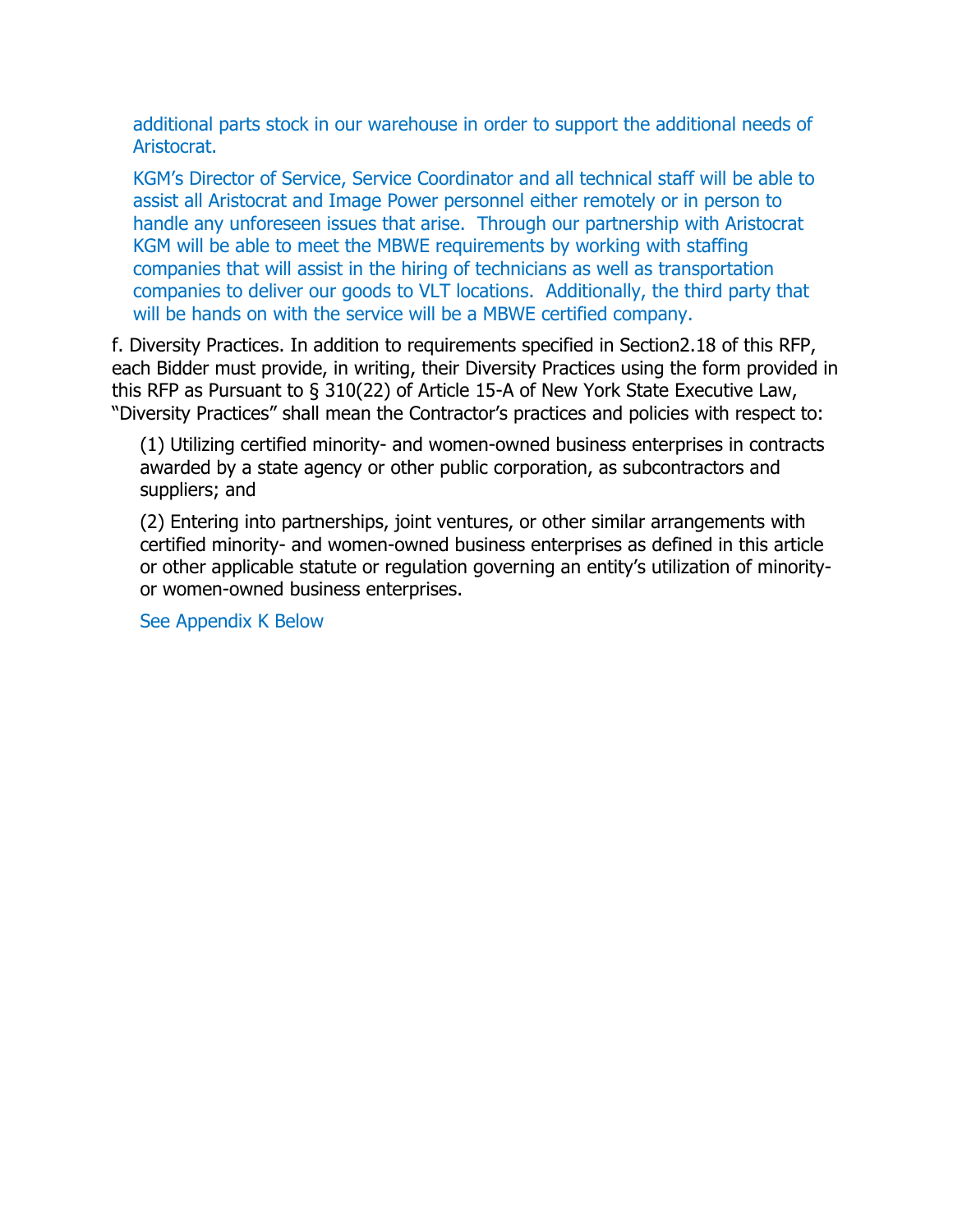

KGM Gaming, LLC ("KGM) recognizes that diversity in hiring, purchasing, and general business practices is an important part of the community, business climate, and nation in which KGM operates.

KGM is committed to diversity in its procurement. We seek and welcome vendors with the goods, services, and expertise that best match our company's needs, from a broad and diverse pool of vendors.

In this regard, KGM is committed to its model of serving as a distributor for the products of local, minority and disadvantaged businesses. KGM intends to act as a seller's representative for many local businesses who might not be able to take advantage of business opportunities on their own. KGM is committed to creating regional partnerships that will enable it to further regionalize the inclusion of local businesses with the opportunity of doing business in the gaming industry. KGM is also requiring these local businesses to provide it with a breakout of their workforce so KGM can make a determination that a particular workforce is reflective of that local community.

An important part of our diversity plan is the measure of its effectiveness. We do this by means of preparing a quarterly report.

#### **DIVERSITY HIRING PLAN**

KGM actively searches for a diverse pool of job candidates to find the talents, skills and experience to meet the needs of the company. We advertise job openings in newspapers and on employment web sites, to make the positions available to a diverse population.

KGM provides equal employment opportunity to all persons, regardless of age, class, gender, ethnicity, race, religion, sexual orientation, handicap, disability or veteran status, in full compliance with the Civil Rights Act of 1964, the Age Discrimination in Employment Act of 1967, the Rehabilitation Act of 1973, the Americans with Disabilities act of 1990, the Vietnam Era Veterans Readjustment Assistance Act of 1974, the Pennsylvania Human Relations Act, and other forms of legislation that prohibit work-place discrimination.

KGM disseminates its policy through various methods, such as posting notices at time clocks, employee meeting rooms, employee lunch areas, discussion of diversity at employee meetings and by periodic distribution of the policy to all employees.

Jason Peters, president of KGM, is the company's EE0 officer. He is responsible for coordinating the company's efforts to implement and disseminate our diversity plan. Any person who feels they have been subject to discrimination should contact Jason and he will investigate the complaint. All complaints will be held in strict confidence. Our company prohibits retaliation against persons making discrimination complaints, and will not tolerate any form of retaliation.

KGM supports and offers a welcoming environment to all staff members, suppliers and customers. We respect and honor individual and cultural differences as an enriching part of our corporate culture.

Adopted September 1, 2006

Last Updated July 5, 2017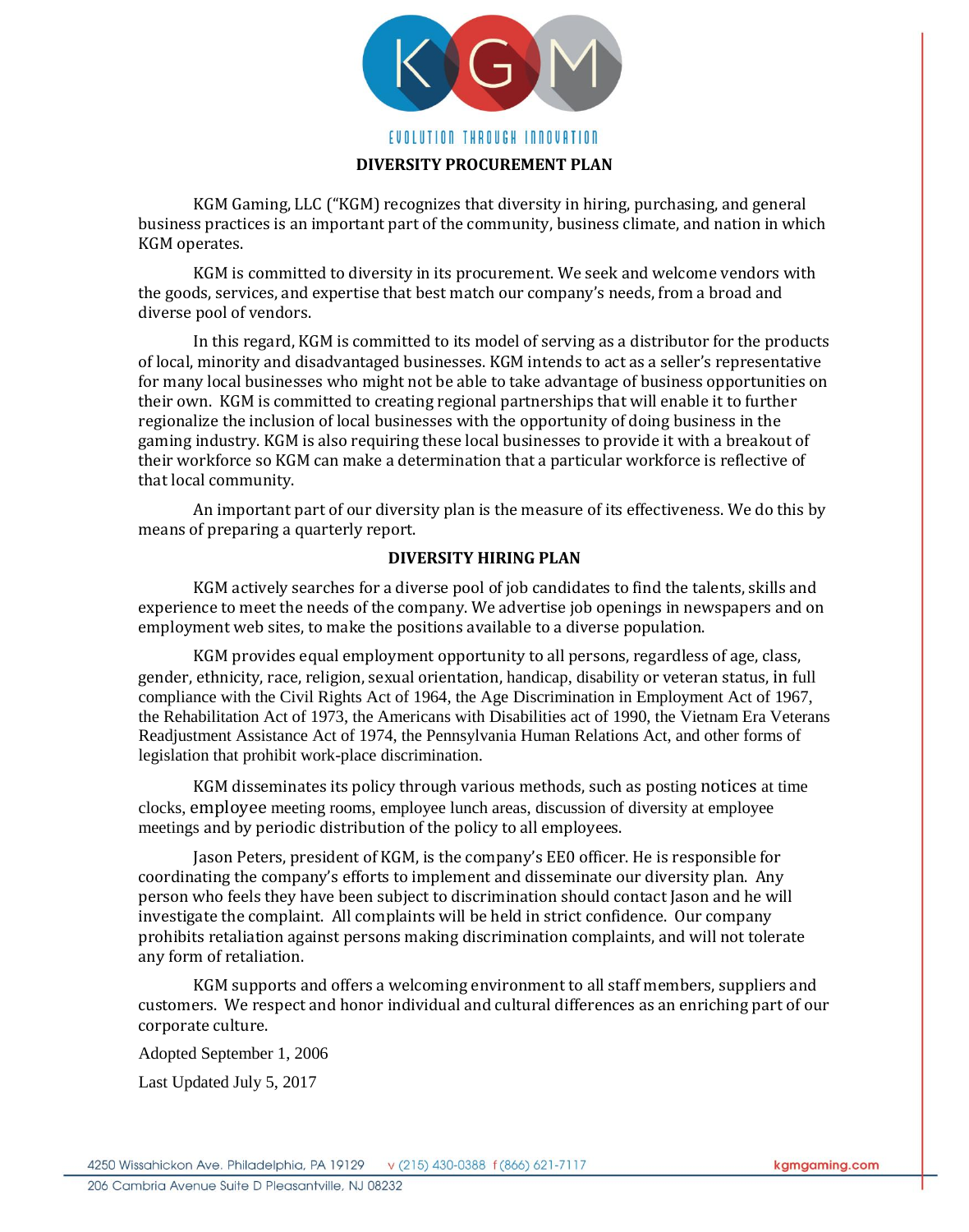### Diversity Practices Questionnaire (Response worth up to <sup>5</sup> Technical Points)

Note: Points will not be awarded based on your company's status as <sup>a</sup> certified MWBE firm; monies spend within your own firm; or training provided to your own employees. All points awarded will be based on the information provided in response to the questions herein pertaining to efforts made toward New York State certifled MWBE firms.

I, Jason Peters as President & CFO (title) of KGM Gaming, LLC firm or company (hereafter referred to as the company), swear and/or affirm under penalty of perjury that the answers submitted to the following questions are complete and accurate to the best of my knowledge:

1. Does your company have a Chief Diversity Officer or other individual who is tasked with supplier diversity initiatives? **Fest** or No tasked with supplier diversity initiatives?

If Yes, provide the name, title, description of duties assigned to the position and evidence of initiatives performed by this individual or individuals. Jason Peters, Equal Opportunity Officer

- 2. What percentage of your company's gross revenues (from your prior fiscal year) was paid to New York State certified minority and/or women-owned business enterprises as subcontractors, suppliers, joint-venturers, partners or other similar arrangement for the provision of goods or services to your company's clients or customers?  $0\%$ customers?
- What percentage of your company's overhead (i.e. those expenditures that are not directly related to the provision of goods or services to your company's clients or customers) or non-contract-related expenses (from your prior fiscal year) was paid to New York State certified minority- and women-owned business enterprises as suppliers/contractors? $^{\mathsf{1}}$   $^{\mathsf{0\%}}$
- 4. Does your company provide technical training<sup>2</sup> to minority- and women-owned business enterprises? Yes of No

If Yes, provide a description of such training which should include, but not be limited to, the date the program was initiated, the names and the number of minority- and women-owned business enterprises participating in such training, the number of years such training has been offered and the number of hours per year for which such training occurs.

<sup>1</sup> Do not include onsite project overhead.

<sup>2</sup> Technlcal training is the process of teaching employees how to more accurately and thoroughly perfonn the technical components of their jobs. Training can include technology applications, products, sales and service tactics, and more. Technical skills are job-specific as opposed to soft skills, which are transferable.